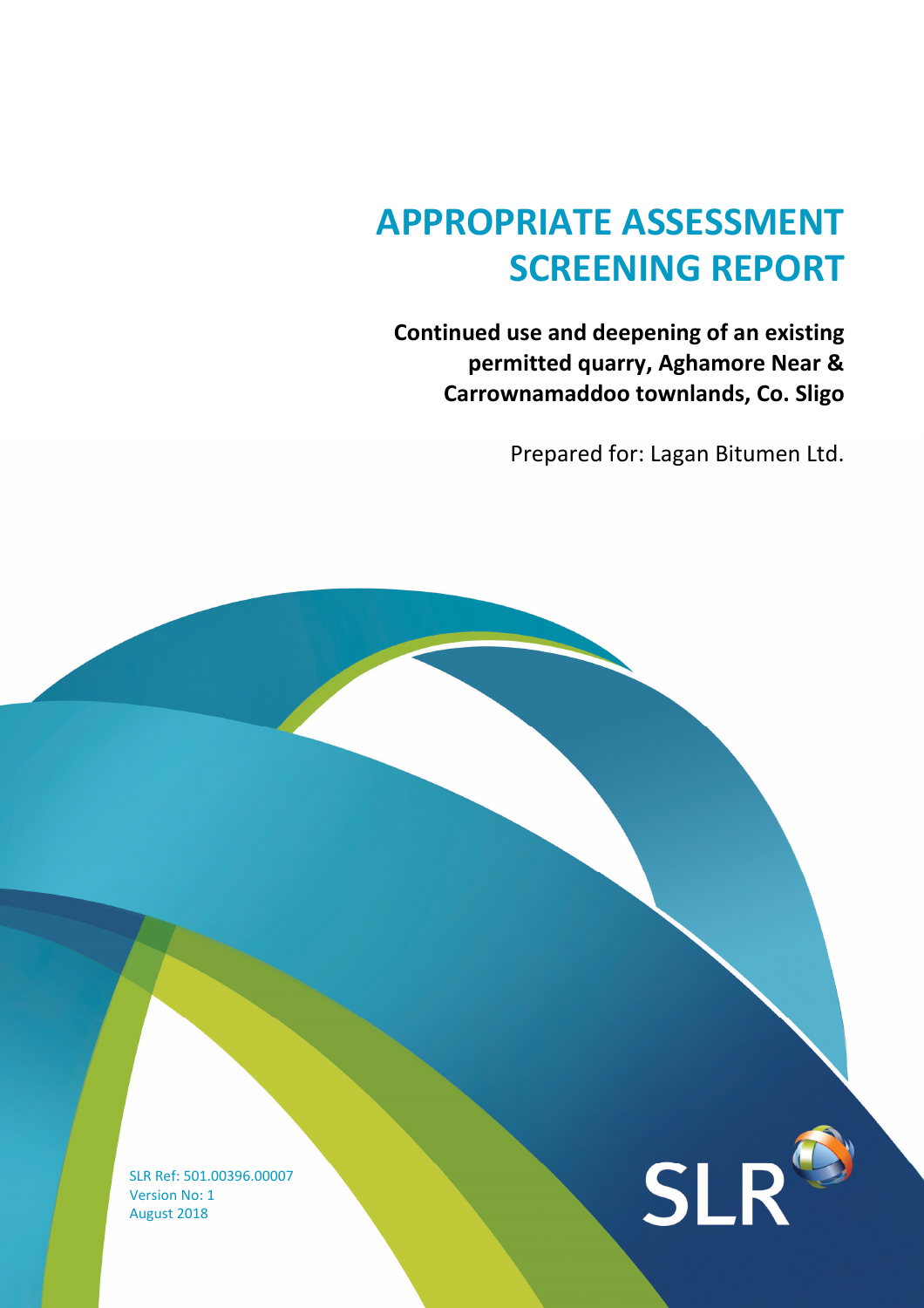### BASIS OF REPORT

This document has been prepared by SLR Environmental Consulting (Ireland) Limited with reasonable skill, care and diligence, and taking account of the manpower, timescales and resources devoted to it by agreement with Lagan Bitumen Ltd. (the Client) as part or all of the services it has been appointed by the Client to carry out. It is subject to the terms and conditions of that appointment.

SLR shall not be liable for the use of or reliance on any information, advice, recommendations and opinions in this document for any purpose by any person other than the Client. Reliance may be granted to a third party only in the event that SLR and the third party have executed a reliance agreement or collateral warranty.

Information reported herein may be based on the interpretation of public domain data collected by SLR, and/or information supplied by the Client and/or its other advisors and associates. These data have been accepted in good faith as being accurate and valid.

The copyright and intellectual property in all drawings, reports, specifications, bills of quantities, calculations and other information set out in this report remain vested in SLR unless the terms of appointment state otherwise.

This document may contain information of a specialised and/or highly technical nature and the Client is advised to seek clarification on any elements which may be unclear to it.

Information, advice, recommendations and opinions in this document should only be relied upon in the context of the whole<br>document and any documents referenced explicitly herein and should then only be used within the cont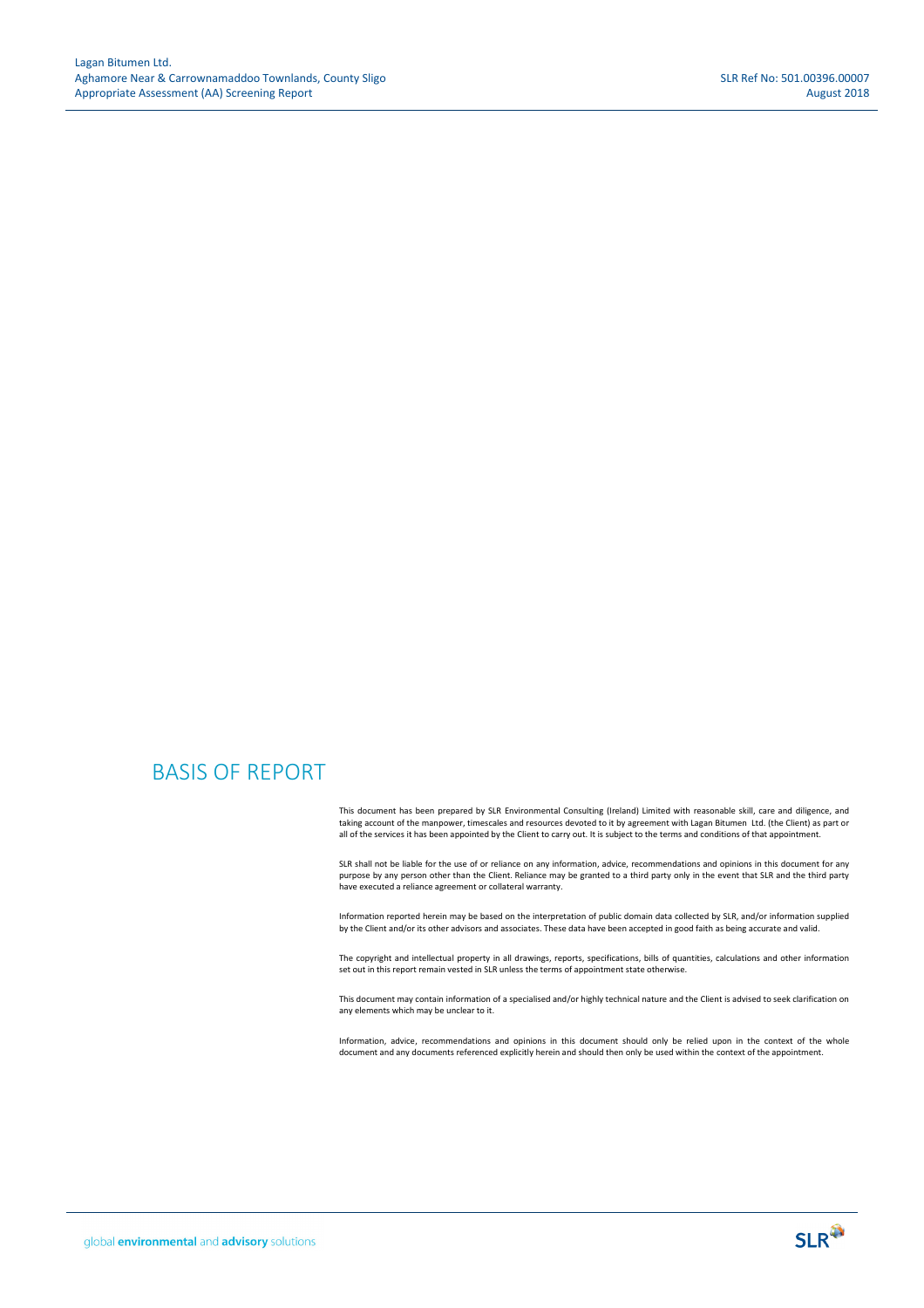### **CONTENTS**

| Features of Interest and Conservation Objectives of the Natura 2000 sites  15 |
|-------------------------------------------------------------------------------|
|                                                                               |
|                                                                               |
|                                                                               |

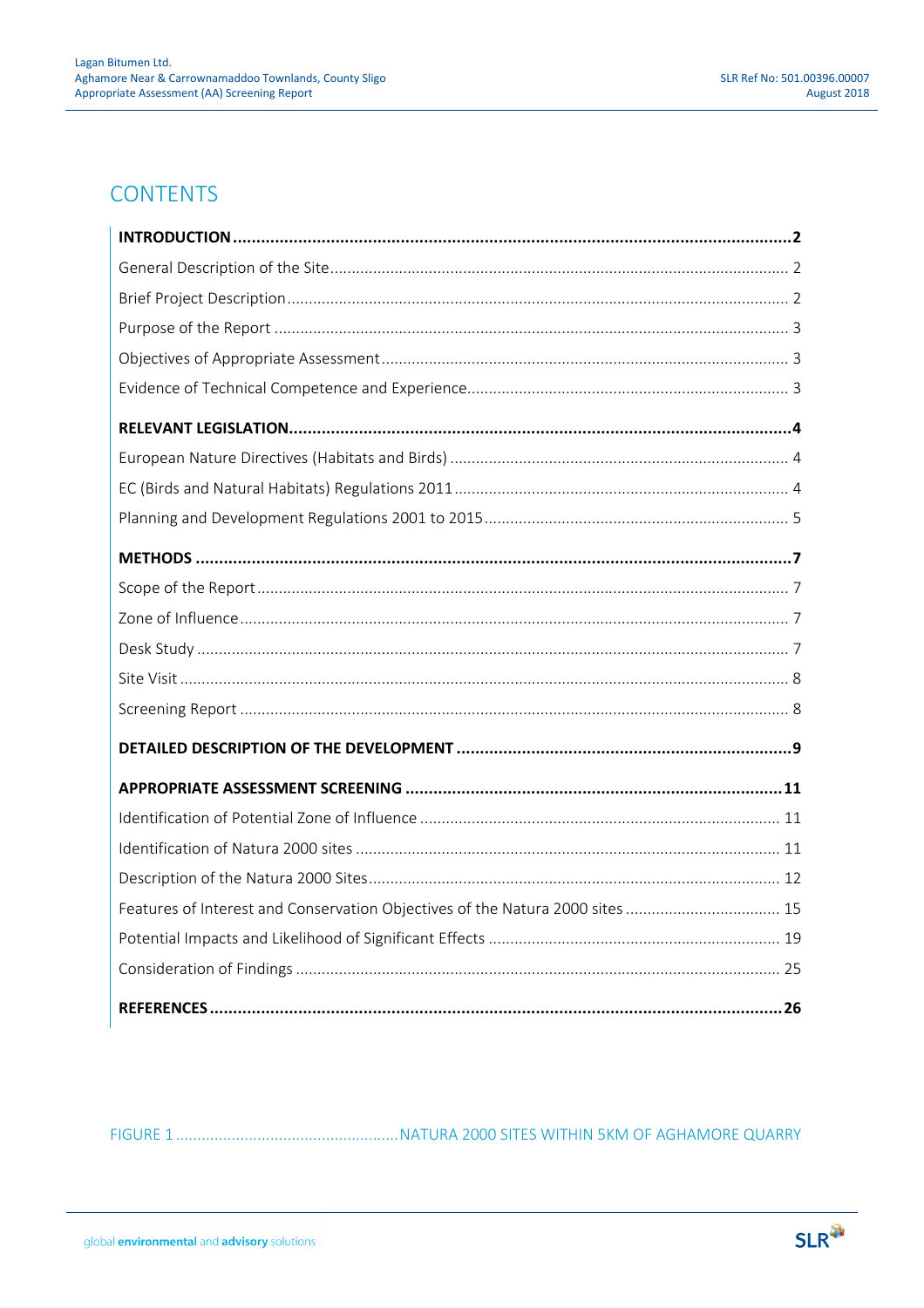### INTRODUCTION

1.1 SLR Consulting Ireland (SLR) was commissioned by Lagan Bitumen Ltd. to submit an application on their behalf for continued use and deepening of an existing permitted quarry at Aghamore Near and Carrownamaddoo, Co. Sligo. This Appropriate Assessment (AA) screening report forms part of the supporting documentation for the application for permission.

### General Description of the Site

- 1.2 Aghamore Quarry ("the Site") is located in the townlands of Aghamore Near and Carrownamaddoo, approximately 3.5 km south of Sligo Town. The quarry is set in an agricultural landscape with the most common landuse in the surrounding area being pasture for grazing animals.
- 1.3 Quarrying activity and the associate processing operations were established at Aghamore in the 1950s, with permission for works in additional lands to the west, north and north-east of the original quarry granted in 1996 (Planning Ref. 96/172). Planning permission to further extend and deepen the quarry was granted in June 2003.
- 1.4 The Site is screened by planted trees at the Site entrance and a short distance along either side of the access track. The northernmost corner of the Site is also well vegetated with dense scrub and wellstructured field boundaries. The remaining length of the Site perimeter consists of stock proof fencing with occasional semi-mature trees present. The quarry void is itself largely unvegetated with occasional ruderal species growing sparsely.

### Brief Project Description

\_\_\_\_\_\_\_\_\_\_\_\_\_\_\_\_\_\_\_\_\_\_

- 1.5 The proposed development being applied for is similar to that previously granted under Sligo County Council Ref. No 02/271 and will consist of:
	- Continued use and operation of the existing permitted quarry area (c. 10.9ha) within an overall application area of c. 18 hectares;
	- Deepening of the existing permitted quarry area by a further bench from -34.5m OD to -50m OD;
	- The provision of a settlement lagoon (c. 2,800m2).
- 1.6 Upon the cessation of extraction operations it is proposed to return the worked lands to natural habitat<sup>1</sup> after-uses. Where feasible, restoration of exhausted and redundant areas will be carried out at the earliest opportunity. However, it is envisaged that the majority of restoration proposals will only be carried out after extraction operations at the site have ceased – refer to Figure 2.3.
- 1.7 The proposed development / project is described in more detail in Chapter 2 of the Environmental Impact Assessment Report (EIAR) prepared for this planning application.

 $^1$  Natural habitat (lake, wetland – nature conservation) as defined by the EPA Environmental Management Guidelines for the Extractive Industry (2006)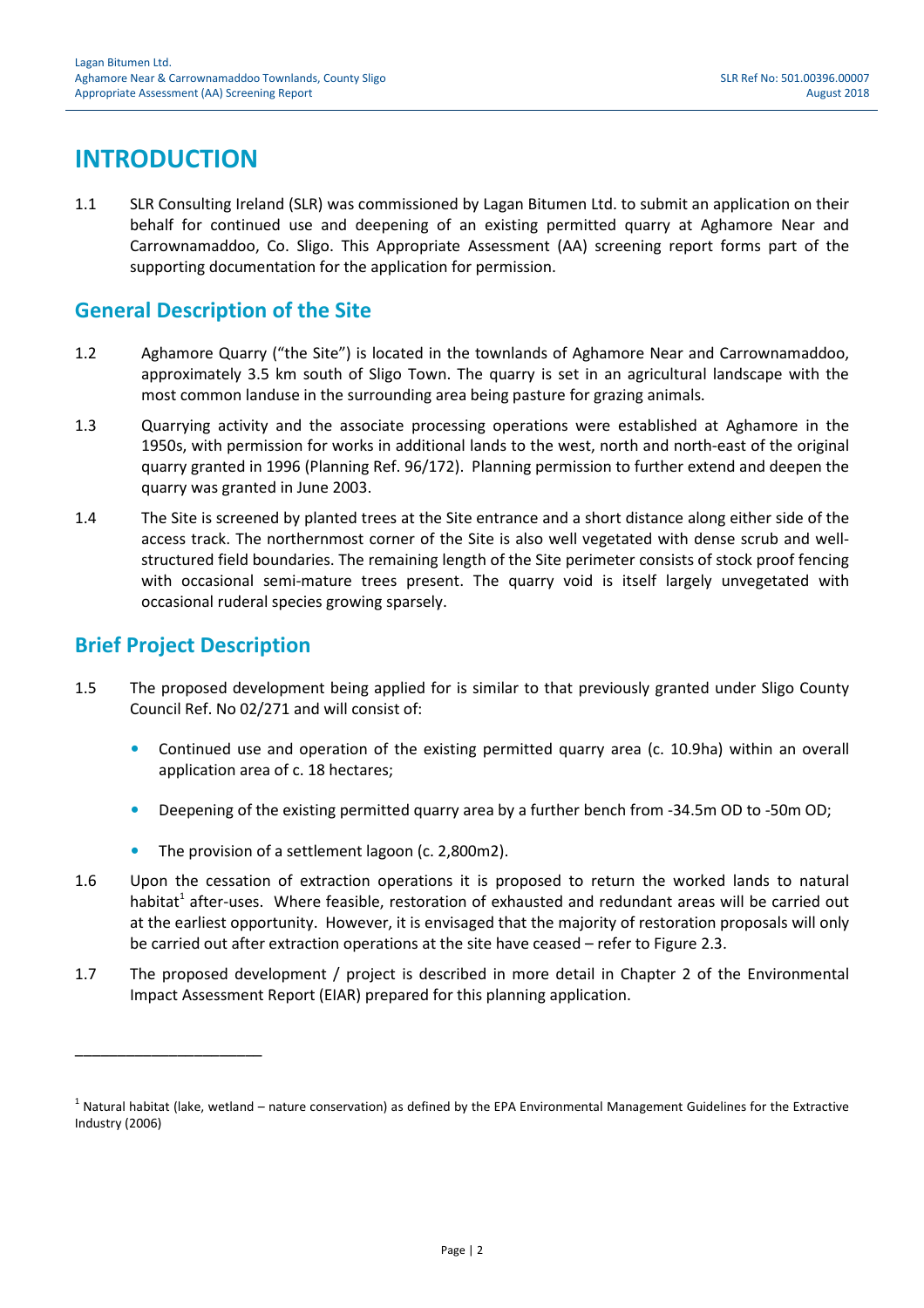### Purpose of the Report

1.8 The purpose of this screening report is to provide supporting information to assist the competent authority, in this case Sligo County Council, to carry out an appropriate assessment screening of the proposed development at Aghamore Near and Carrownamaddoo, Co. Sligo.

### Objectives of Appropriate Assessment

- 1.9 The Habitats Directive promotes a hierarchy of avoidance, mitigation and compensatory measures to be addressed in the AA process as follows:
	- Firstly, a plan / project should aim to avoid any negative impacts on Natura 2000 sites by identifying possible impacts early and designing the project / plan to avoid such impacts.
	- Secondly, mitigation measures should be applied during the AA process to the point where no adverse impacts on the site(s) remain.
	- Thirdly a plan / project may have to undergo an assessment of alternative solutions. Under this stage of the assessment, compensatory measures are required for any remaining adverse effects, but they are permitted only if (a) there are no alternative solutions and (b) the plan / project is required for imperative reasons of overriding public interest (the 'IROPI test'). European case law highlights that consideration must be given to alternatives outside the plan / project boundary area in carrying out the IROPI test.

### Evidence of Technical Competence and Experience

1.10 The appropriate assessment screening report was prepared by Elaine Dromey MCIEEM. Elaine Dromey holds a BSc in Earth Science from University College Cork and an MSc in Vegetation Survey and Assessment from the University of Reading, UK. She is a full member of the Chartered Institute of Ecology and Environmental Management. Elaine has prepared AA screening reports and Natura Impact Statements (NIS) for a range of different projects and plans including large wind farms, single turbine developments, power lines, quarry developments, anaerobic digesters, industrial developments and single small developments.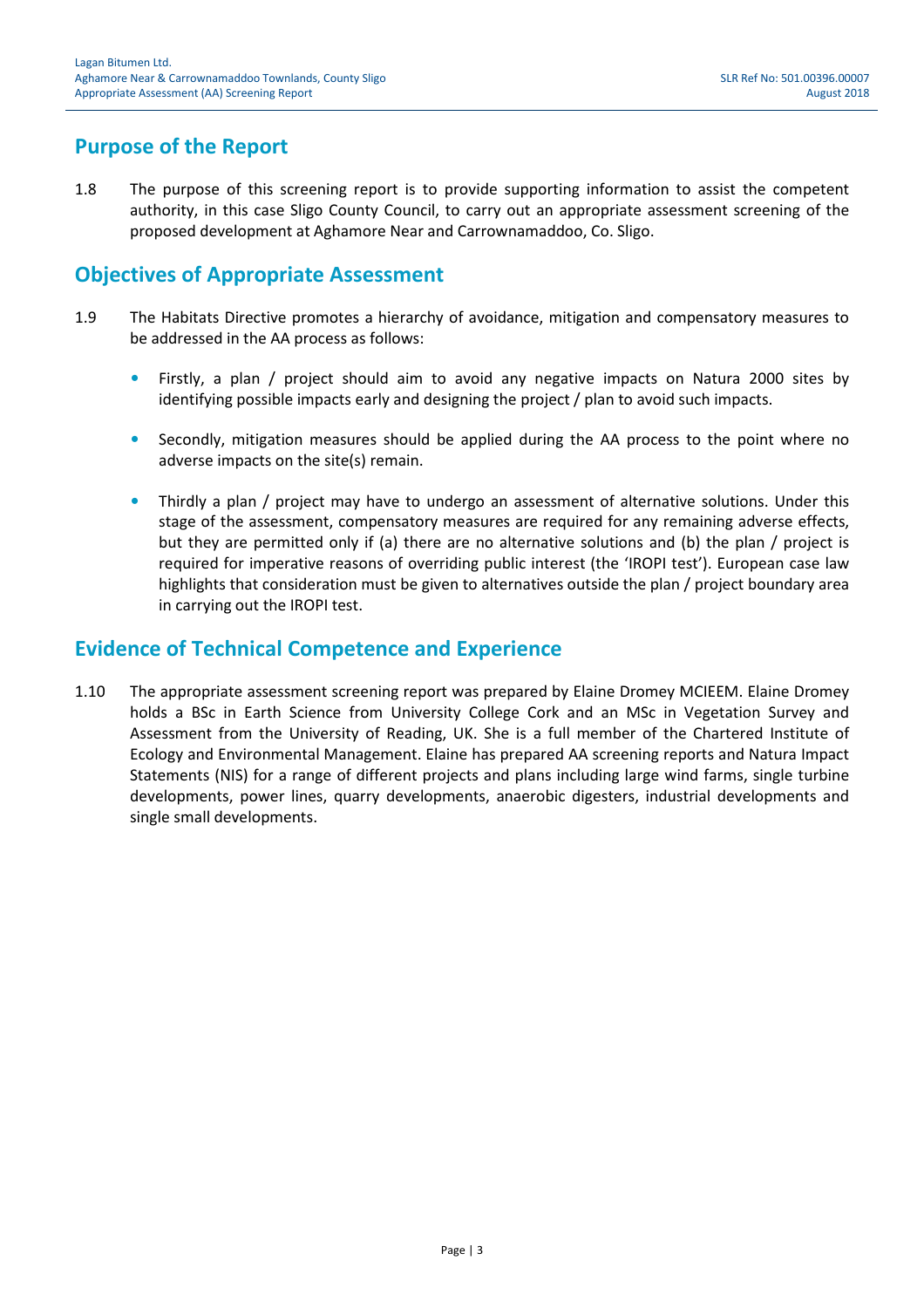### RELEVANT LEGISLATION

### European Nature Directives (Habitats and Birds)

- 1.11 The Habitats Directive (Council Directive 92/43/EEC on the Conservation of Natural Habitats and of Wild Fauna and Flora) forms the basis for the designation of Special Areas of Conservation. Similarly, Special Protection Areas are classified under the Birds Directive (Council Directive 2009/147/EEC on the Conservation of Wild Birds). Collectively, Special Areas of Conservation (SAC) and Special Protection Areas (SPA) are referred to as the Natura 2000 network. In general terms, they are considered to be of exceptional importance for rare, endangered or vulnerable habitats and species within the European Community.
- 1.12 Under Article 6(3) of the Habitats Directive an Appropriate Assessment must be undertaken for any plan or project that is likely to have a significant effect on the conservation objectives of a Natura 2000 site. An Appropriate Assessment is an evaluation of the potential impacts of a plan or project on the conservation objectives of a Natura 2000 site, and the development, where necessary, of mitigation or avoidance measures to preclude negative effects.
- 1.13 Article 6, paragraph 3 of the EC Habitats Directive 92/43/EEC ("the Habitats Directive") states that:

"Any plan or project not directly connected with or necessary to the management of the site but likely to have a significant effect thereon, either individually or in combination with other plans or projects, shall be subject to appropriate assessment of its implications for the site in view of the site's conservation objectives. In the light of the conclusions of the assessment of the implications for the site and subject to the provisions of paragraph 4, the competent national authorities shall agree to the plan or project only after having ascertained that it will not adversely affect the integrity of the site concerned and, if appropriate, after having obtained the opinion of the general public".

### EC (Birds and Natural Habitats) Regulations 2011

- 1.14 Part 5 of the EC (Birds and Natural Habitats) Regulations 2011 sets out the circumstances under which an 'appropriate assessment' is required. Section  $42(1)$  requires that 'a screening for Appropriate Assessment of a plan or project for which an application for consent is received, or which a public authority wishes to undertake or adopt, and which is not directly connected with or necessary to the management of the site as a European Site, shall be carried out by the public authority to assess, in view of best scientific knowledge and in view of the conservation objectives of the site, if that plan or project, individually or in combination with other plans or projects is likely to have a significant effect on the European site.'
- 1.15 Section 42(2) expands on this, stipulating that a public authority must carry out a screening for Appropriate Assessment before consent for a plan or project is given, or a decision to undertake or adopt a plan or project is taken. To assist a public authority to discharge its duty in this respect, Section 42(3)(a) gives them the authority to direct a third party to provide a Natura Impact Statement and Section 42(3)(b) allows them request any additional information that is considered necessary for the purposes of undertaking a screening. A Natura Impact Statement has to include such information or data as the public authority considers necessary to enable it to ascertain if the plan or project will affect the integrity of a Natura 2000 site. Where appropriate, a Natura Impact Statement also needs to include:
	- I. the alternative solutions that have been considered and the reasons why they have not been adopted,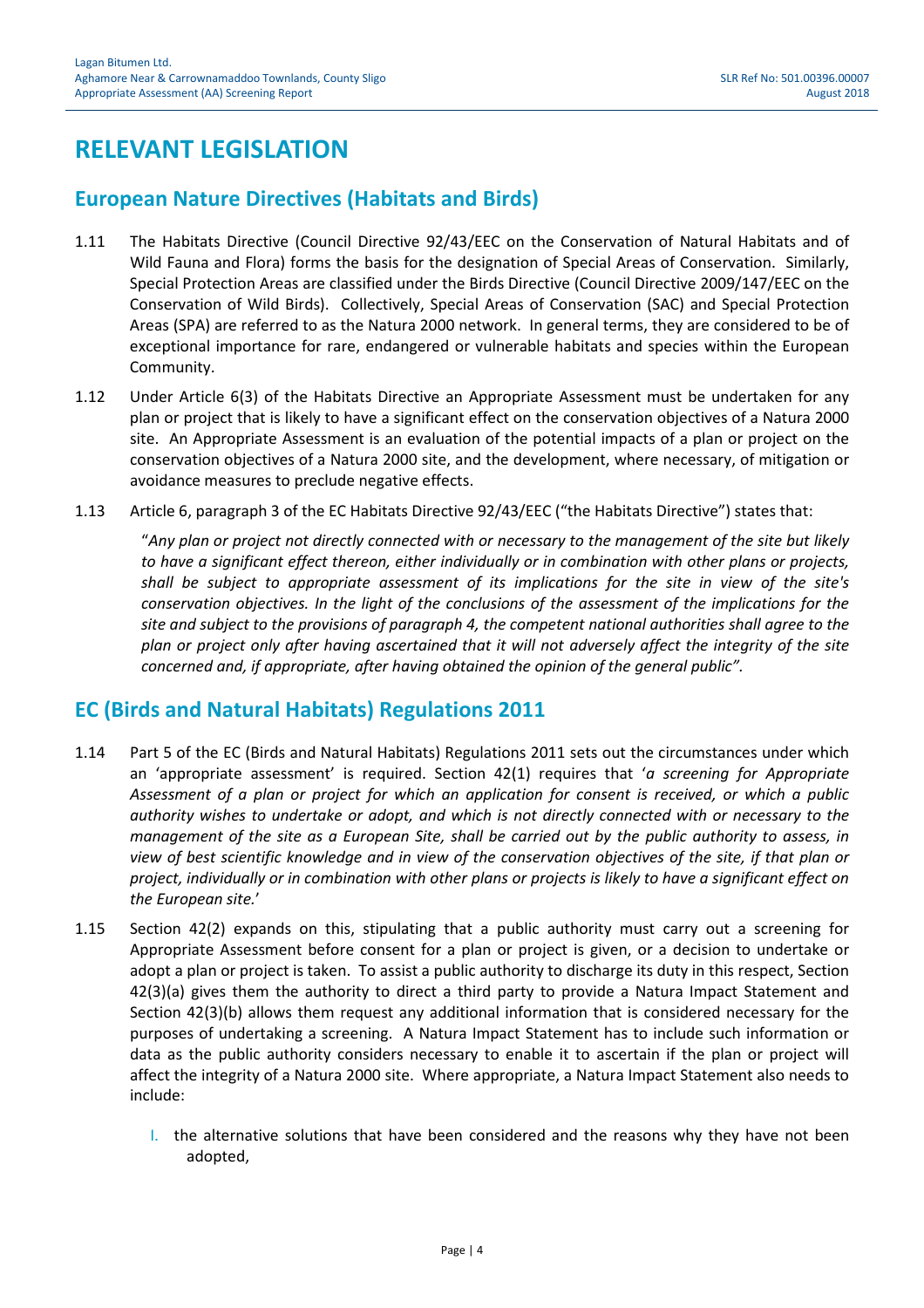- II. the imperative reasons of overriding public interest that are being relied upon to indicate that the plan or project should proceed notwithstanding that it may adversely affect the integrity of a European site,
- III. the compensatory measures that are being proposed.
- 1.16 Section 42(6) requires that 'the public authority shall determine that an Appropriate Assessment of a plan or project is required where the plan or project is not directly connected with or necessary to the management of the site as a European Site and if it cannot be excluded, on the basis of objective scientific information following screening under this Regulation, that the plan or project, individually or in combination with other plans or projects, will have a significant effect on a European site'.

### Planning and Development Regulations 2001 to 2015

- 1.17 Section 250 of the Planning and Development Regulations 2001 to 2015 sets out the circumstances under which an 'appropriate assessment' is required.
- 1.18 Section 250 (1) requires that 'In order to ascertain whether an appropriate assessment is required in respect of a development which it proposes to carry out a local authority shall carry out a screening of the proposed development to assess, in view of best scientific knowledge, if the development, individually or in combination with other plans or projects, would be likely to have a significant effect on a European site.'
- 1.19 Section 250 (2) states that "If on the basis of a screening under sub- article (1) it cannot be excluded, on the basis of objective information, that the proposed development, individually or in combination with other plans or projects, would have a significant effect on a European site, the local authority shall determine that an appropriate assessment of the proposed development is required and shall prepare an NIS in respect of the proposed development and shall submit the proposed development to the Board for approval under section 177AE of the Act."
- 1.20 Section 250 (3) (a) requires that "The Board shall, where it considers that an application for development proposed to be carried out by a local authority would be likely to have a significant effect on a European site, require the local authority to prepare, or cause to be prepared, an NIS in respect thereof."
- 1.21 Section 250 (b) requires that "Where any person considers that a development proposed to be carried out by a local authority would be likely to have a significant effect on a European site, he or she may apply to the Board for a determination as to whether the development would be likely to have such significant effect and the Board shall make a determination on the matter as soon as possible."
- 1.22 Section 250 (c) requires that "An application for a determination under paragraph (b), in order to be considered by the Board, shall state the reasons for the forming of the view that the development would be likely to have a significant effect on a European site."
- 1.23 Section 250 (d) requires that "Where Board makes a determination under paragraph (b) that a development would be likely to have a significant effect on a European site it shall require the local authority to prepare, or cause to be prepared, an NIS in respect thereof."
- 1.24 Section 250 (e) states that "For the purposes of paragraphs (a) and (b), a local authority shall provide information requested by the Board in relation to development proposed to be carried out by the local authority."
- 1.25 Section 250 (4) requires that "Where an NIS is prepared, or caused to be prepared, by a local authority under sub-article (3), the authority concerned shall apply to the Board for approval."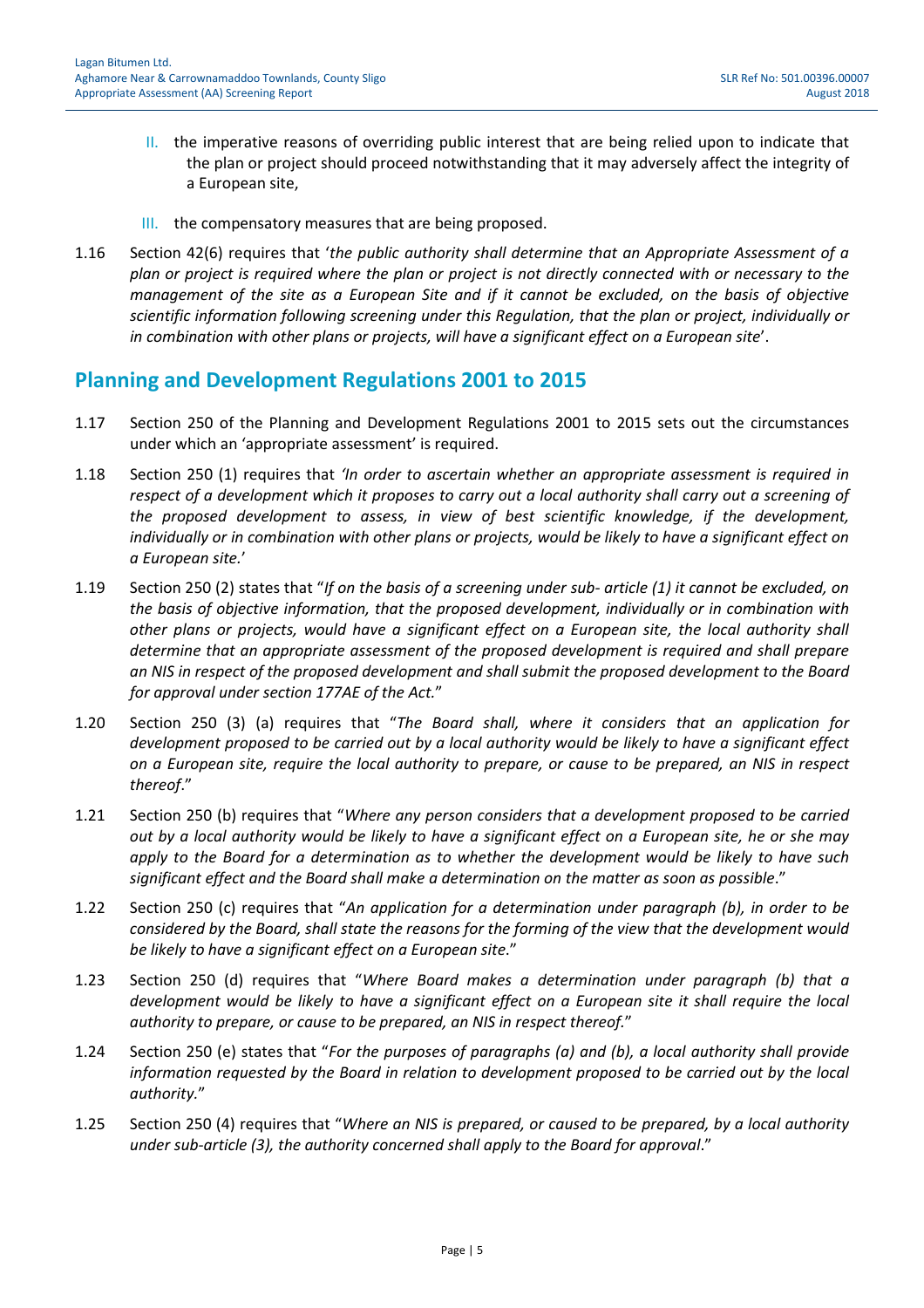- 1.26 Section 250 (5) requires that "An application for approval under sub-article (4) shall be deemed to be an application for approval under section 177AE of the Act and the provisions of that section shall apply to the application."
- 1.27 Section 250 (6) states that "Where a local authority makes a determination under sub-article (1) that a proposed development would not be likely to have a significant effect on a European site, it shall, in addition to the documents specified in article 83, make the determination, including the main reasons and considerations on which the determination is based, available for inspection or purchase at a fee not exceeding the reasonable cost of making a copy, in accordance with that article."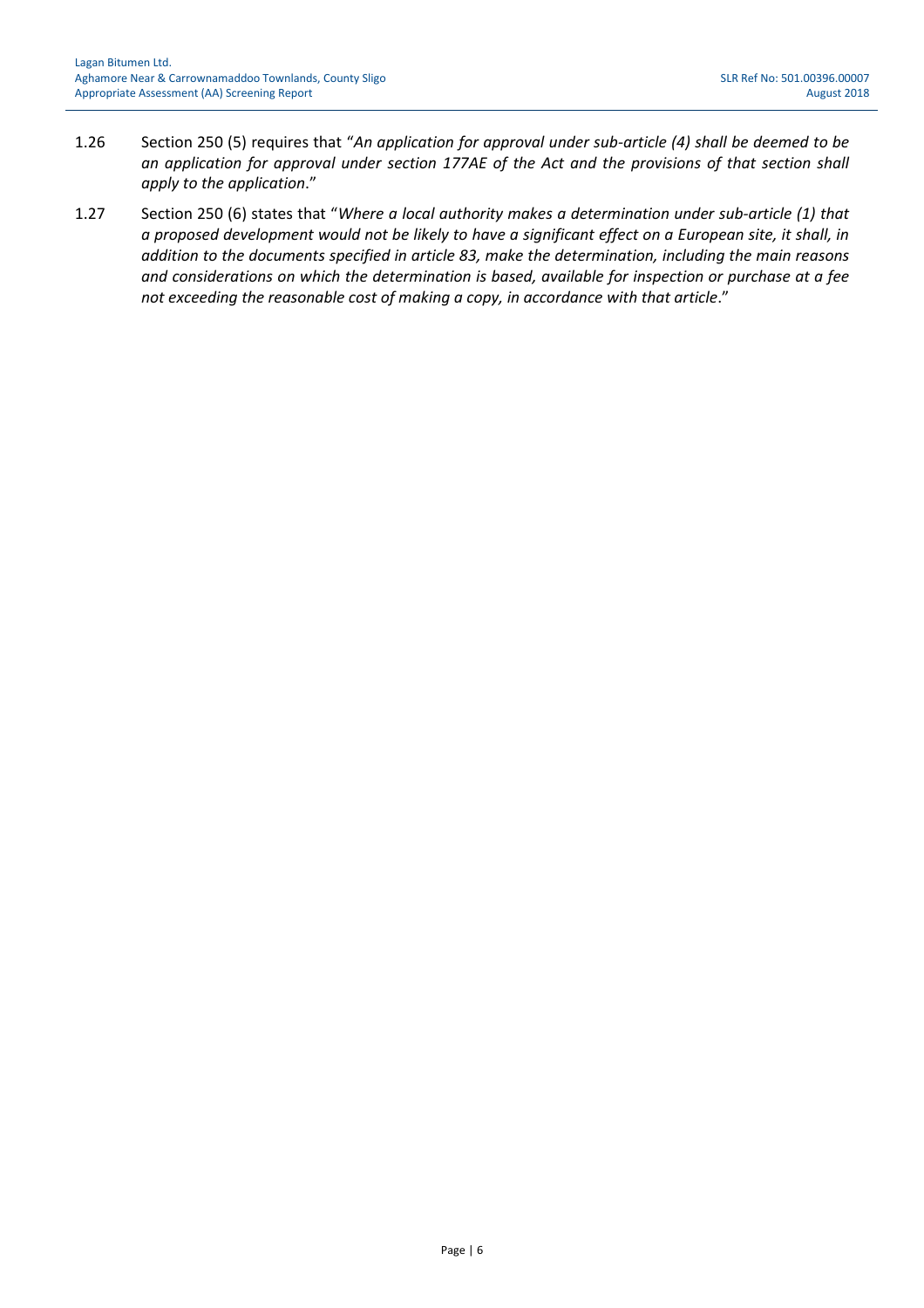## **METHODS**

### Scope of the Report

1.28 The scope of this Appropriate Assessment (AA) screening report is to identify potential impacts as a result of the project and to determine the likelihood of significant effects, if any, that the project could have on Natura 2000 sites. In this case the project consists of the proposed continued use and deepening of an existing permitted quarry, in the townlands of Aghamore Near and Carrownamaddo, Co. Sligo.

### Zone of Influence

- 1.29 The 'zone of influence' for a project is the area over which ecological features may be subject to significant effects as a result of the proposed project and associated activities. This is likely to extend beyond the project site, for example where there are ecological or hydrological links beyond the site boundaries. The zone of influence will vary for different ecological features depending on their sensitivity to an environmental change (CIEEM, 2016).
- 1.30 A distance of 15 km is currently recommended in the case of plans, as a potential zone of influence, and this distance is derived from UK guidance (Scott Wilson et al, 2006). For projects, the distance could be much less than 15km, and in some cases less than 100m, but National Parks and Wildlife Service guidance (NPWS 2009) advises that this must be evaluated on a case-by-case basis with reference to the nature, size and location of the project, the sensitivities of the ecological receptors, and the potential for in-combination effects.
- 1.31 The zone of influence for the proposed development at Aghamore and Carrownamaddoo townlands, Co. Sligo is defined in paragraph 1.54 of this report.

### Desk Study

- 1.32 A desk study was carried out to collate information available on Natura 2000 sites within the potential zone of influence of the quarry (See Figure 1). The Site and the surrounding area were viewed using existing available satellite and street view imagery<sup>2</sup> (last accessed on 25 July 2018). Sligo County Council planning portal was accessed for information on other planning applications within the Site and immediate area (last accessed 25 July 2018). The National Parks and Wildlife Service (NPWS)<sup>3</sup> (last accessed 25 July 2018) and National Biodiversity Data Centre (NBDC)<sup>4</sup> (last accessed 25 July 2018) websites were accessed for information on Natura 2000 sites.
- 1.33 The Chapters prepared for the EIAR submitted with this planning application; such as Chapter 2 (Project Description), Chapter 7 (Water), Chapter 10 (Noise) and Chapter 13 (Landscape) for the proposed continued use and deepening of the existing permitted quarry at Aghamore were also reviewed to inform this report.

\_\_\_\_\_\_\_\_\_\_\_\_\_\_\_\_\_\_\_\_\_\_

<sup>2</sup> https://www.google.ie/maps & https://www.bing.com/maps

<sup>&</sup>lt;sup>3</sup> https://www.npws.ie/protected-sites

<sup>4</sup> http://maps.biodiversityireland.ie/#/Map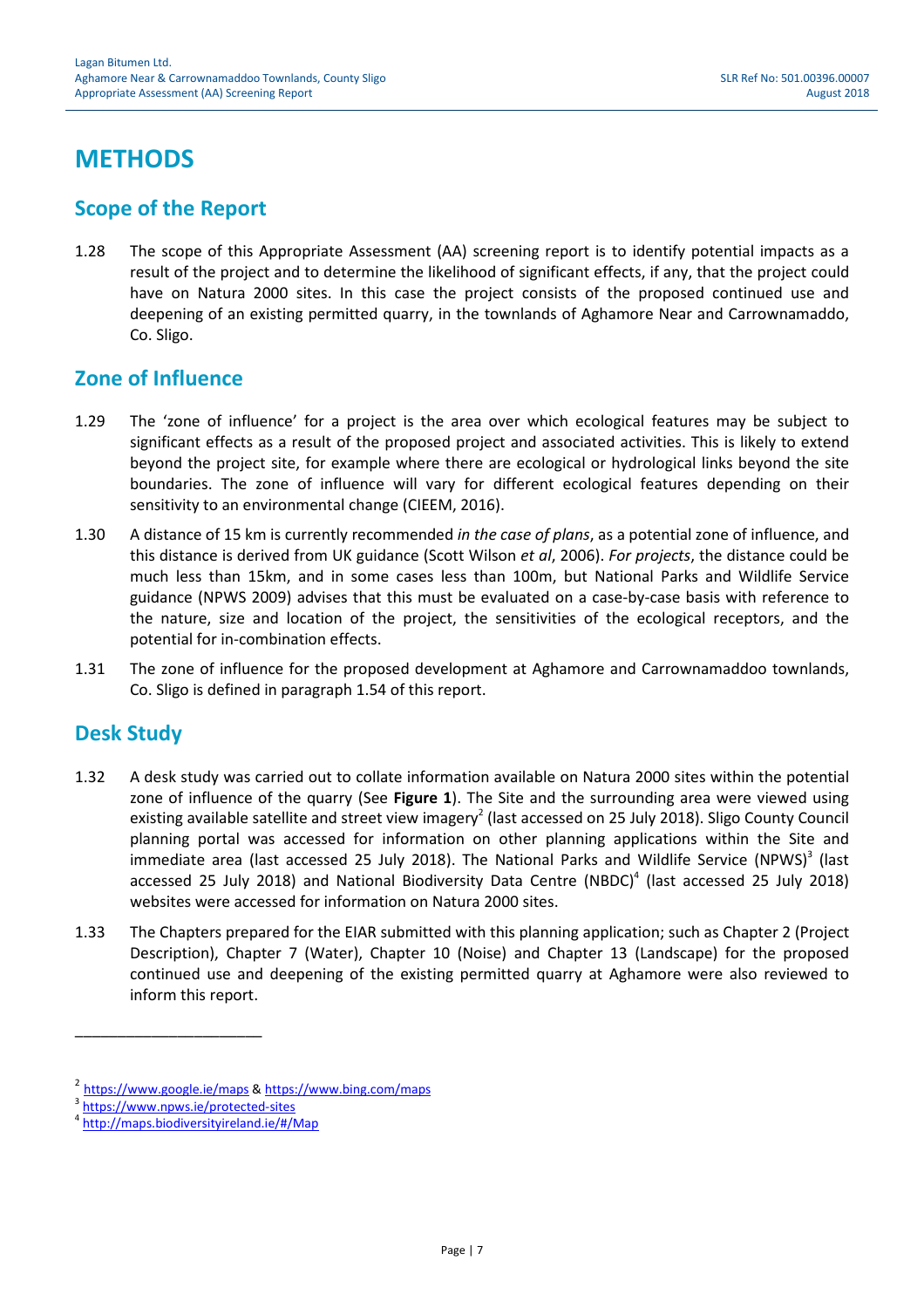### Site Visit

1.34 The Site was visited on two separate occasions by an ecologist from SLR. Steve Judge MCIEEM visited the Site on 20 May 2016 and Elaine Dromey MCIEEM visited the Site on 14 September 2017. The Site visits were carried out in suitable weather conditions. On both occasions the Site was walked to identify and classify the habitats present and to evaluate the suitability of the Site for use by protected species. The findings of the site visits are discussed in detail in Chapter 5 of the EIAR. The Site visit also allowed the surveyors to put the Natura 2000 sites adjacent to the quarry in context in terms of the wider landscape and to understand how the quarry may impact the receiving environment.

### Screening Report

- 1.35 The approach to preparing the AA screening report is as follows:
	- Identify Natura 2000 sites, within the potential zone of influence of the development / works.
	- Identify the features of interest of the Natura 2000 sites and review their conservation objectives.
	- Review whether there is potential for the features of interest to be affected by the proposed works based on information such as the vulnerabilities of the Natura 2000 site, proximity to the Site and the nature and scale of the works associated with the proposed development / works.
	- Consider the likelihood of potential impacts occurring based on the information collated and professional judgement.
	- Consider the likelihood of cumulative effects arising from the project in-combination with other plans and projects.
	- Identify the likelihood of significant effects in the absence of mitigation, alone or in combination, on Natura 2000 sites occurring because of the proposed development / works.
- 1.36 The approach taken in preparing this document is based on standard methods and best practice guidance, as listed in the references section of this report.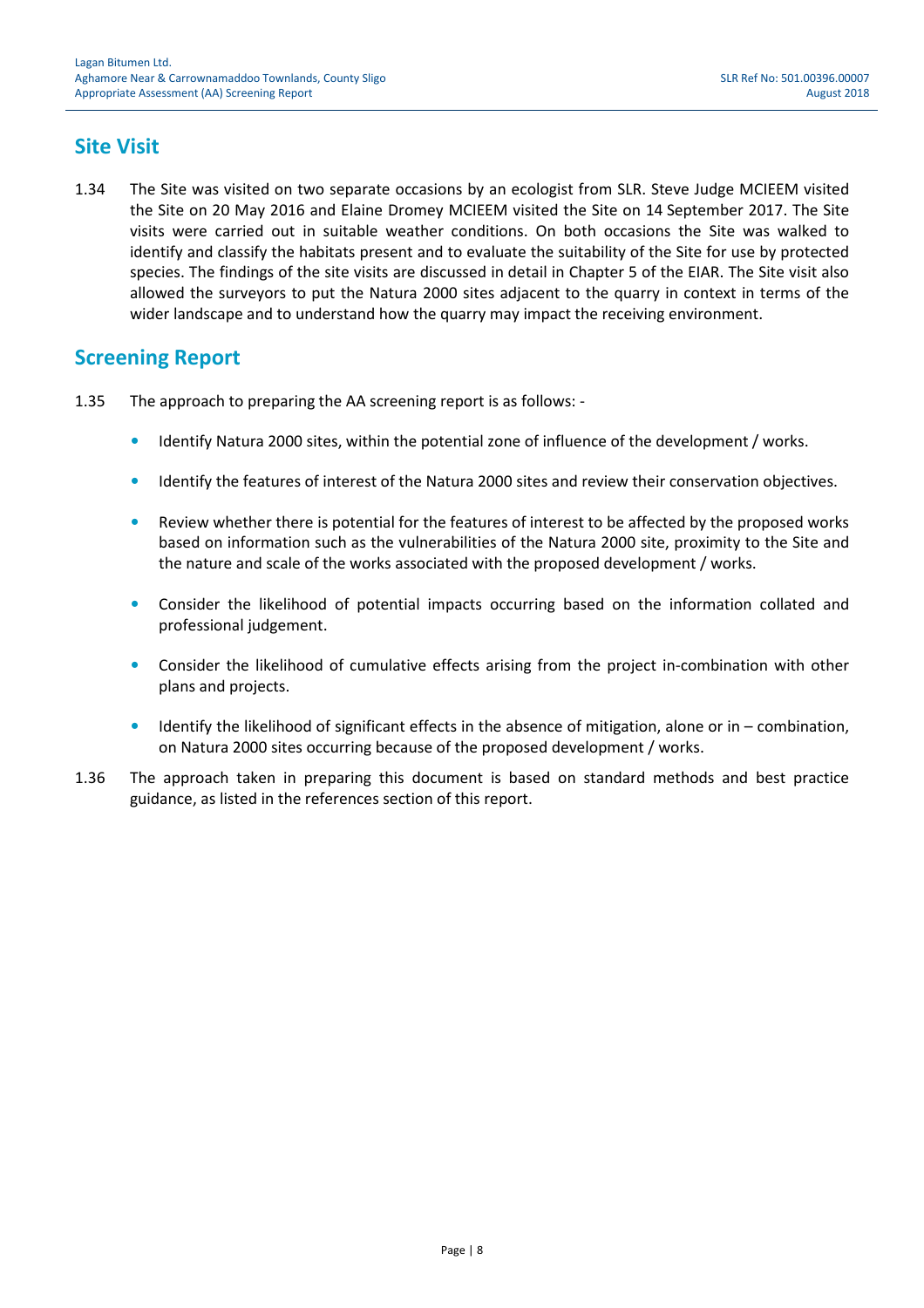### DETAILED DESCRIPTION OF THE DEVELOPMENT

- 1.38 The proposed development being applied for under this current planning application is shown on Figure 1 and is similar to that previously granted under Sligo County Council Ref. No 02/271 and will consist of:
	- Continued use and operation of the existing permitted quarry area (c. 10.9ha) within an overall application area of c. 18 hectares;
	- Deepening of the existing permitted quarry area by a further bench from -34.5m OD to -50m OD;
	- The provision of a settlement lagoon (c. 2,800m2).
- 1.39 The quarry extraction area is currently accessed via an existing permitted entrance located on the western side of the Local road that leads to the R287 regional road. There is no other vehicular access to the application site. The access gate is locked outside operational hours. There is no change proposed to the current access arrangements.
- 1.40 Aggregate extracted from the quarry will be processed within the quarry void and transported by HGV's to the existing manufacturing / ancillary area located on the Eastern side of the Local road, where further processing will be carried out.
- 1.41 Within the planning application boundary an area of 10.9 hectares has been used for the extraction of limestone and therefore has been completely stripped of overburden and topsoil material. No further stripping of topsoil or overburden materials will be carried out within the application area as part of the permission being applied for.
- 1.42 Planning permission for a 15-year period is sought for the extraction and processing period and a further two years to complete final restoration of the site. The quarry will operate between 8.00 – 18.00 hrs Monday to Friday; or from 09.00 – 17.00 hrs Saturday. The quarry will not operate on Sundays or Bank Holidays, except in emergency situations.
- 1.43 Dewatering of the site and discharge to the stream leading into Lough Gill have been occurring for more than 10 years. The current floor level (c. -21mOD) of the quarry is below the water table requiring surface water and groundwater to be pumped from the quarry to a nearby stream (Aghamore Stream) which leads directly to Lough Gill c. 800m downstream.
- 1.44 The current water management within the quarry involves pumping the combination of rainwater and groundwater from the quarry floor directly to the Aghamore Stream. This is an interim measure agreed with Sligo County Council as there is no activity on site and no sources of potential water pollution remain within the quarry void. Incidental rainwater and groundwater seepages entering the quarry drain across the quarry floor to a sump located in the southern corner. Two pumps installed in the sump discharge directly to the Aghamore Stream via two 160mm uPVC pipelines and a hydrocarbon interceptor, under an existing Discharge Licence (Ref. No. (DL(W)139)). The discharge point at the Aghamore Stream is c. 330m east of the quarry void.
- 1.45 Measures are implemented to ensure that surface water discharges into Lough Gill are controlled and that the discharge water meets conditions set out in the existing discharge licence. These measures and the Groundwater quality monitoring will continue to be carried out on a biannual basis from a representative number of monitoring wells around the quarry.
	- 1.46 Blasting is and will continue to be used within the quarry area to fragment the stone prior to processing (crushing / screening etc.). The processing of the extracted rock, into aggregate products, will consist of crushing and screening by mobile processing plant located within the quarry void. There will be no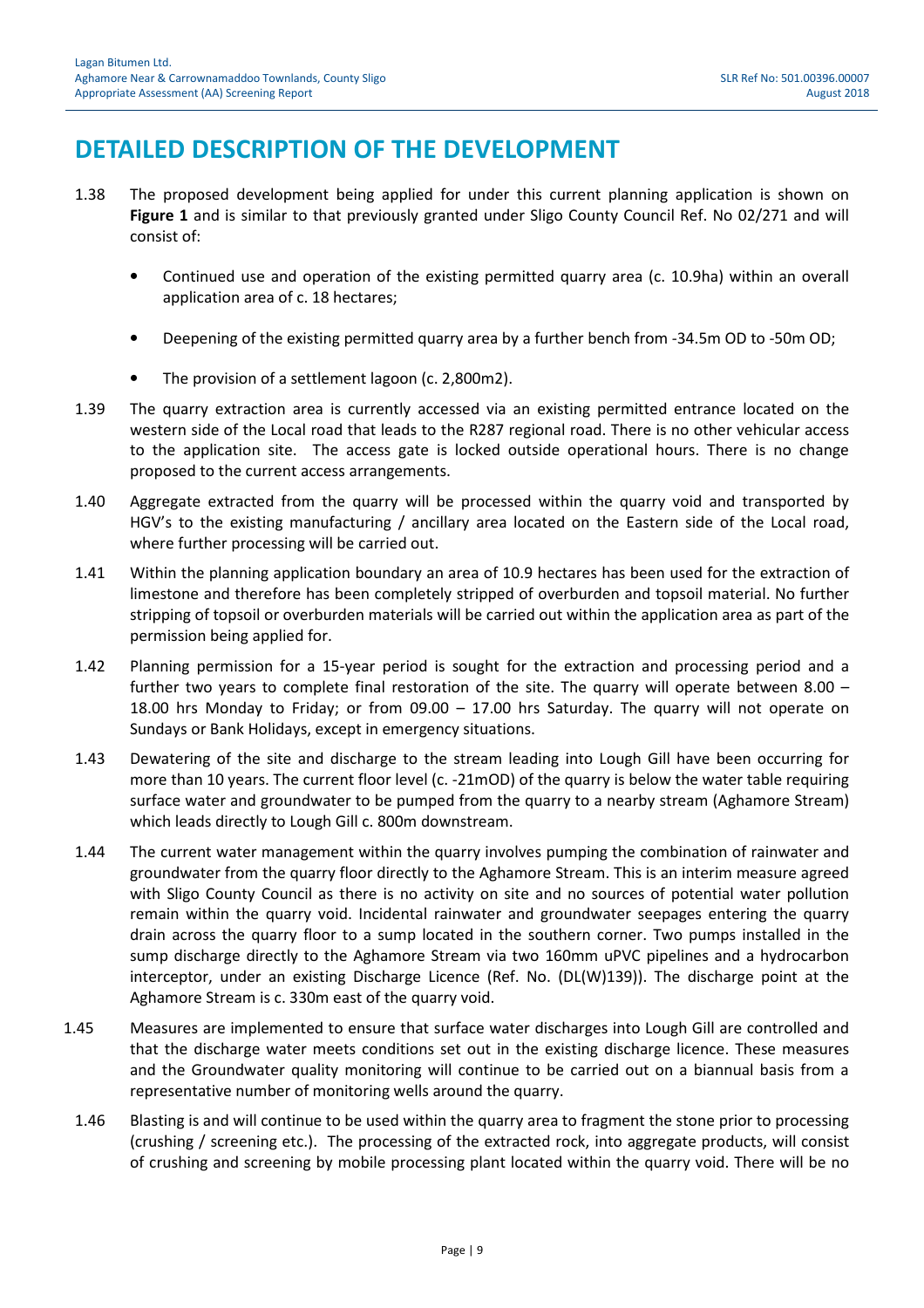blasting outside the hours of 11:00 and 18:00 during Monday to Friday and none taking place at the weekend or public holidays. Residents nearby are informed / will be informed on the day prior to planned blasting schedule using house-calls, written note/signage at entrance (or combination). A warning siren will be sounded prior to blast taking place.

- 1.47 All surface water monitoring required under the existing Trade Effluent Discharge Licence will be carried out once activities recommence on site. Flowmeters are already installed in the discharge pipes from the quarry sump and a flowmeter installed upstream of the quarry discharge to the Aghamore Stream. Monitoring of groundwater levels by datalogger with periodic site visits to download data will be required. Groundwater quality monitoring will continue to be carried out on a biannual basis from a representative number of monitoring wells around the quarry.
- 1.48 The only chemicals that are stored on site and will continue to be while the quarry is operational, that have the potential to cause water pollution are lubricating oils, hydraulic oils and diesel fuel. All of these chemicals are / will continue to be stored in suitably certified tanks within areas bunded to a capacity of 110% of the tank. Surface water from bunds is pumped out through a suitable oil interceptor.
- 1.49 A dust monitoring programme is in place at the existing site, and dust deposition monitoring is carried out as part of the environmental monitoring programme when the site is operational. Monitoring results are, and will continue to be, submitted to Sligo County Council on an annual basis.
- 1.50 Noise monitoring is currently undertaken at the application site, when operational. Noise monitoring locations shall be reviewed and revised where necessary. The results of the noise monitoring will be submitted to Sligo County Council on a regular basis for review and record purposes.
- 1.51 A restoration plan has been prepared for the planning application area. The application area will be restored to a natural habitat, which is one of the beneficial after uses listed in the EPA Guidelines: 'Environmental Management in the Extractive Industry' (2006). This will be achieved by the following measures:
	- The application area will be left for natural recolonisation by locally occurring grass and shrub/scrub species and the void will fill with water.
	- All existing boundary fences and hedgerows will be retained to ensure that the site is secure.
	- All plant and machinery will be removed from the quarry void.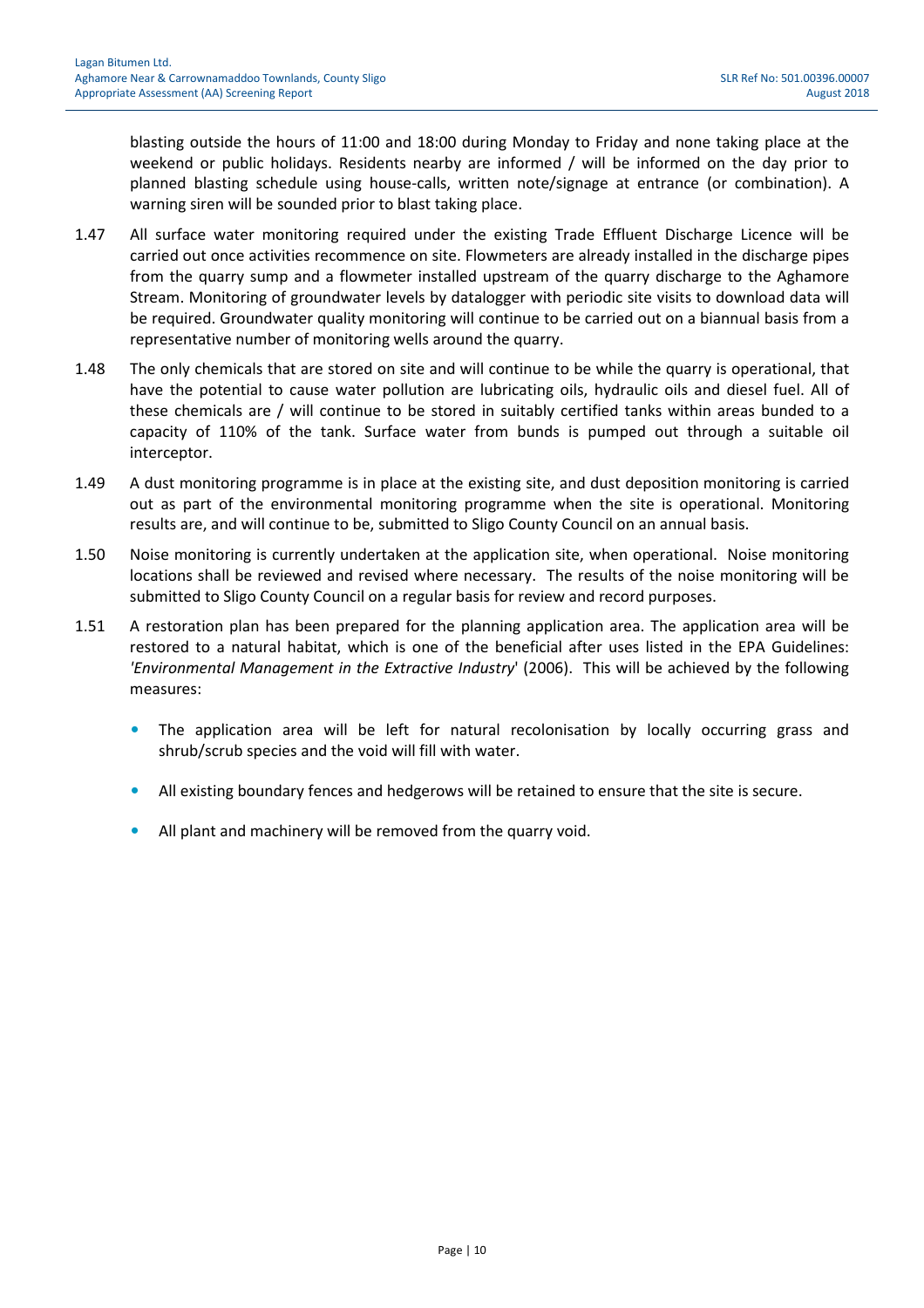### APPROPRIATE ASSESSMENT SCREENING

1.52 This section of the report sets out a detailed description of the proposed development (please see Chapter 2 of the EIAR for detailed description on individual aspects of the development), identifies the potential zone of influence of the development, provides information on the Natura 2000 sites within the potential zone of influence and sets out the potential impacts and likelihood of significant effects.

### Identification of Potential Zone of Influence

1.53 The potential Zone of Influence for quarry operations, such as the quarry at Aghamore, is typically limited to  $1 - 2$  km unless there are surface water pathways or other ecological connections to Natura 2000 sites outside this distance. The effects of quarrying are unlikely to extend beyond this distance unless there is potential for impacts on ground water or surface water that may result in effects beyond this zone. There is no landscape connectivity<sup>5</sup>; such as treelines, hedgerows, woodlands and watercourses; between the quarry and Natura 2000 sites. Therefore, applying a precautionary approach, the potential zone of influence is selected as 5 km for the purposes of this AA screening report.

### Identification of Natura 2000 sites

- 1.54 The application area is not within a site designated for nature conservation or subject to any nature conservation designations.
- 1.55 There are seven Natura 2000 sites within 5 km of the boundary of the application area. Lough Gill SAC (Site code 001976) is within c. 520 m east of the Site boundary at its closest point. Ballysadare Bay SAC (Site code 000622) and SPA (Site code 004129) are approximately 3 km east while the Unshin River SAC (Site code 001898) is approximately 4 km east of the Site. Union Wood SAC (Site code 000638) is approximately 2.7 km south – west of the Site. Cummeen Strand/Drumcliff Bay (Sligo Bay) SAC (Site code 000627) and Cummeen Strand SPA (Site code 004035) are approximately 4 km north and west of the Site at Aghamore.
- 1.56 Union Wood SAC is designated for sessile oak woodland and is not connected to the Site via ecological features or surface water pathways. The potential impacts, such as emissions to air, of the quarry operation are not considered likely to result in emissions that could disperse and cause significant effects to Union Wood SAC. However, as this site is within the potential zone of influence of the quarry it is considered further in this report.
- 1.57 Cummeen Strand SPA and Ballysadare Bay SPA form part of the complex of SPA sites in the wider Sligo Bay. These sites are classified for a range of wintering birds that are reliant on the estuarine habitats for feeding and roosting. The potential impacts of the quarry operation are not considered likely to cause significant effects to these SPAs. However, as these sites are within the potential zone of influence of the quarry they are considered further in this report.

<sup>&</sup>lt;sup>5</sup> Landscape connectivity is a combined product of structural and functional connectivity, i.e. the effect of physical landscape structure and the actual species use of the landscape (Kettunen et al. 2007)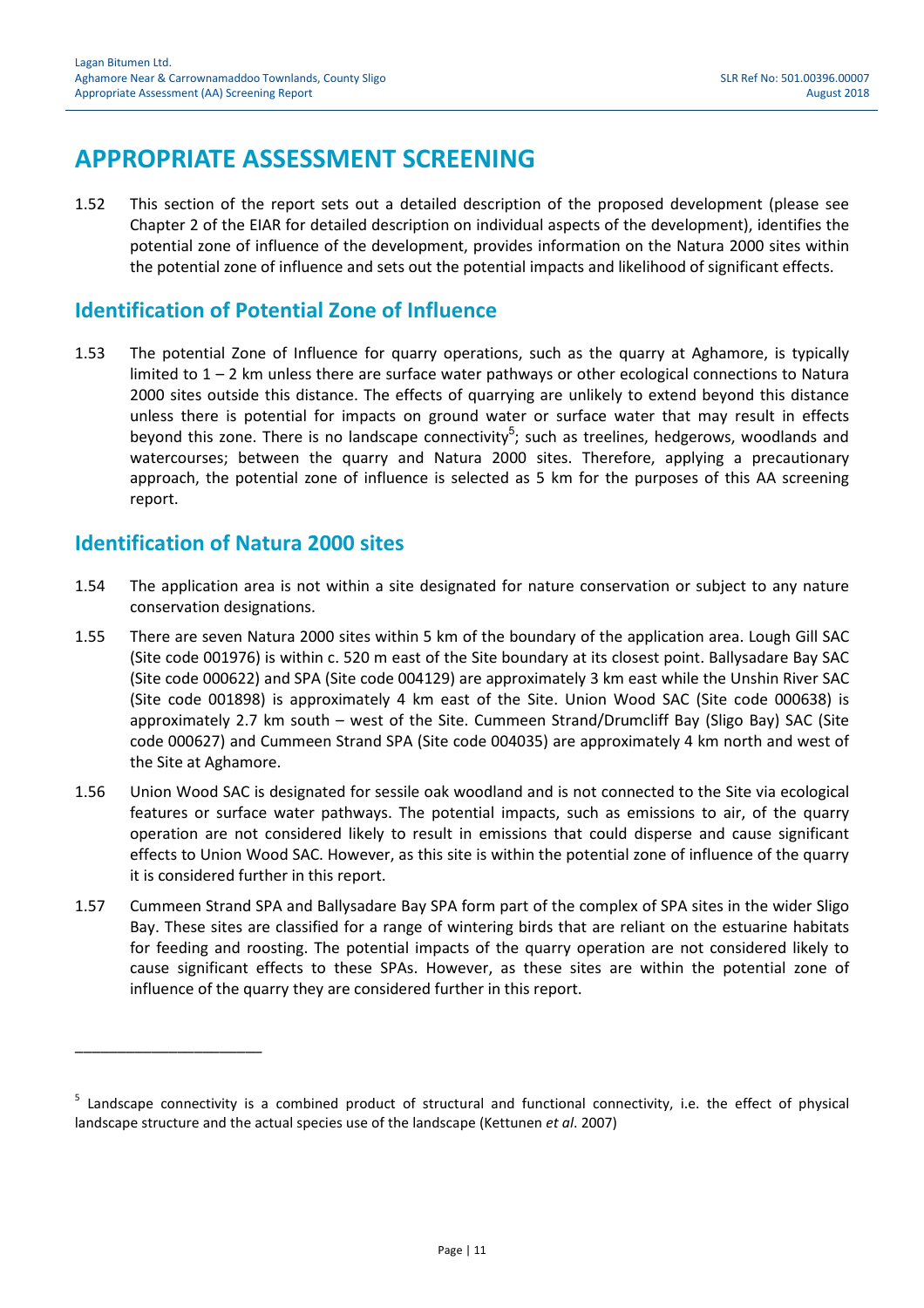1.58 There are no other Natura 2000 sites within 5 km of the Site boundary; the Site is not connected via ecological features or surface water pathways to any Natura 2000 sites beyond 5 km and Natura 2000 sites (and their features of interest) beyond 5 km not previously discussed can be considered to be sufficiently distant so as not be affected by the potential impacts and resultant effects arising from proposed continued use and deepening of the quarry at Aghamore.

### Description of the Natura 2000 Sites

1.59 A brief description of the seven Natura 2000 sites within the 5 km zone of influence is provided below. The description has been extracted, and summarised, using the supporting information available for each site on the NPWS website<sup>6</sup>.

#### Lough Gill SAC (Site Code 001976)

"This site includes Lough Gill, Doon Lough to the north-east, the Bonet River (as far as, but not including, Glenade Lough), and a stretch of the Owenmore River near Manorhamilton in Co. Leitrim. Lough Gill itself, 2 km east of Sligo town, lies at a geological junction of ancient metamorphic rocks which produce acid groundwater, and limestone which dissolves in the groundwater.

Lough Gill is a large lake, being 8 km long, and has steep limestone shores and underwater cliffs. It is over 20 m deep in places. The lake appears to be naturally eutrophic. The aquatic macrophyte flora is very limited, probably due to the rapid increase in depth around most of the margin. Species such as pondweeds (Potamogeton spp.) are present, as well as Shoreweed (Littorella uniflora). Where the lake shore has a shallow gradient, some swamp vegetation occurs, mainly dominated by Common Reed (Phragmites australis), with Common Club-rush (Scirpus lacustris) and sedges (Carex spp.). The Old Oak Woodlands within this site are dominated by oak (Quercus spp.), Rowan (Sorbus aucuparia) and willows (Salix spp.)

Areas of unimproved wet and dry grassland also occur within the site, the former particularly by the lake and the latter well developed in the north-east of the site and in the vicinity of O'Rourke's Table. Orchid-rich Calcareous Grassland, a priority habitat listed on Annex I of the E.U. Habitats Directive, has been reported from Clogher Beg, according to the Irish Semi-natural Grasslands Survey, 2010. Heathcovered hillsides above the woods are dominated by Heather (Calluna vulgaris).

The site is of considerable importance for the presence of four Red Data Book fish species that are listed on Annex II of the E.U. Habitats Directive - Brook Lamprey (Lampetra planeri), River Lamprey (Lampetra fluviatilis), Sea Lamprey (Petromyzon marinus) and Atlantic Salmon (Salmo salar). Whiteclawed Crayfish (Austropotamobius pallipes), Otter and Pine Marten are well established on this site, the first two are both Annex II species."

#### Union Wood SAC (Site Code 000638)

"Union Wood is located on the eastern bank of the Ballysadare River between Ballysadare and Collooney in Co. Sligo. The site contains old oak woodland which is typical of western Oak wood (Blechno-Quercetum) and one of the best remaining in the region. Part of Union Wood consists of

\_\_\_\_\_\_\_\_\_\_\_\_\_\_\_\_\_\_\_\_\_\_

<sup>6</sup> https://www.npws.ie/protected-sites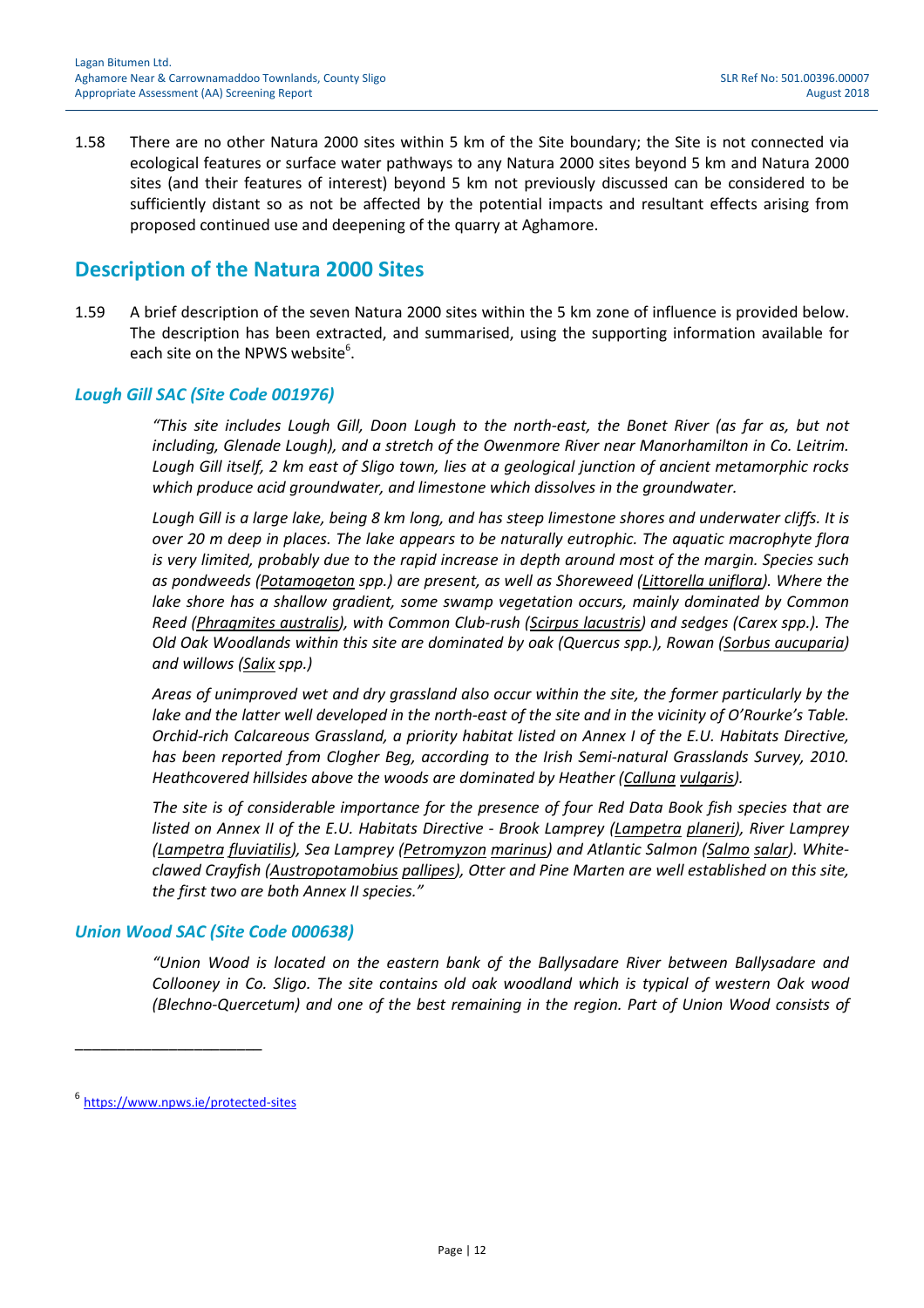fairly pure, open woodland dominated by Sessile Oak (Quercus petraea), and with some Downy Birch (Betula pubescens), Holly (Ilex aquifolium) and Rowan (Sorbus aucuparia). Hazel (Corylus avellana), Hawthorn (Crataegus monogyna) and Blackthorn (Prunus spinosa) also occur. The soils of the area are acidic and the ground flora is typical of an acidic wood. The presence of an area of heath at Union Rock adds diversity to the site. The wood supports a diverse fauna, including Pine Marten (Martes martes) and Badger (Meles meles), both Red Data Book species, and also Fox (Vulpes vulpes) and Red Squirrel (Sciurus vulgaris). The conservation significance of the site is reduced by the inter- and under-planting of stands of commercial conifers. Despite damage from introduced exotic species, Union Wood is an important Oak woodland and one of the largest remaining Oak woodlands in the region."

#### Ballysadare Bay SAC (Site Code 000622)

"Ballysadare Bay is the most southerly of the three inlets of Sligo Bay. It is the estuary of the Ballysadare River, which receives the flows of the Unshin, Owenboy and Owenbeg rivers. The Ballysadare River flows through the small town of Ballysadare before entering the bay. It is a large site, extending along a 10 km south-east to west-north-west axis from Ballysadare town to the sea at Marley's Point. The bay has an average width of c.2 km. A sand dune spit extends into the outer bay at Culleenamore, restricting the outlet to the sea to a width of c.700 m. Other habitats present include salt marshes, small saline lakes or ponds, dry grassland, wet grassland, reedbeds and scrub. Recreation is a main landuse within the site.

This large site displays an excellent diversity of coastal habitats. The estuarine and intertidal sand and mud flat habitats are typical of the region and are extensive in area and of good quality. The sand dune system is highly dynamic, with the tip of the peninsula actively growing and displaying a good, though limited, example of embryonic shifting dunes. The shifting marram dunes are fairly extensive in area and are also displaying signs of growth. An area of fixed dunes of moderate size also occurs which has a flora typical of western dunes. A small area of humid dune slack remains. Actively developing dune systems are rare in western Ireland. Site is important for occurrence of the Annex II mollusc Vertigo angustior. A nationally important colony of Phoca vitulina also occurs. A number of localised insect species are known from the site."

#### Ballysadare Bay SPA (Site Code 004129)

"Ballysadare Bay is an important component of the larger Sligo Bay complex. It supports nationally important populations of four species: Calidris alpina, Limosa limosa, Tringa totanus and Tringa nebularia. It also has a good diversity of other waterfowl species, including Branta bernicla hrota, Cygnus cygnus, Mergus serrator, Pluvialis apricaria and Charadrius hiaticula. The estuarine habitat is of good quality and the site provides both feeding and roost sites for the birds.

The bay contains extensive intertidal sand and mudflats. The flats support good populations of macro-invertebrates which are important food items for wintering waterfowl. Common species present include the polychaete worms **Hediste diversicolor**, Arenicola marina, Lanice conchilega and Nepthys hombergii, and the bivalves Cerastoderma edule, Macoma balthica and Scrobicularia plana. Also present on the intertidal flats are the vascular plants Eelgrass (Zostera marina) and Beaked Tasselweed (Ruppia maritima), which provide food for herbivorous wildfowl. Well-developed salt marshes, which provide roosting sites for birds at high tide, occur at several locations around the bay. The sandy beaches around the Strandhill peninsula are used by roosting birds."

#### Unshin River SAC (Site Code 001898)

"The Unshin River has a spring-fed lake, Lough Arrow, as its source and flows north-westwards for some 24 km to reach the sea at Ballysadare Bay. The river supports a rich aquatic and emergent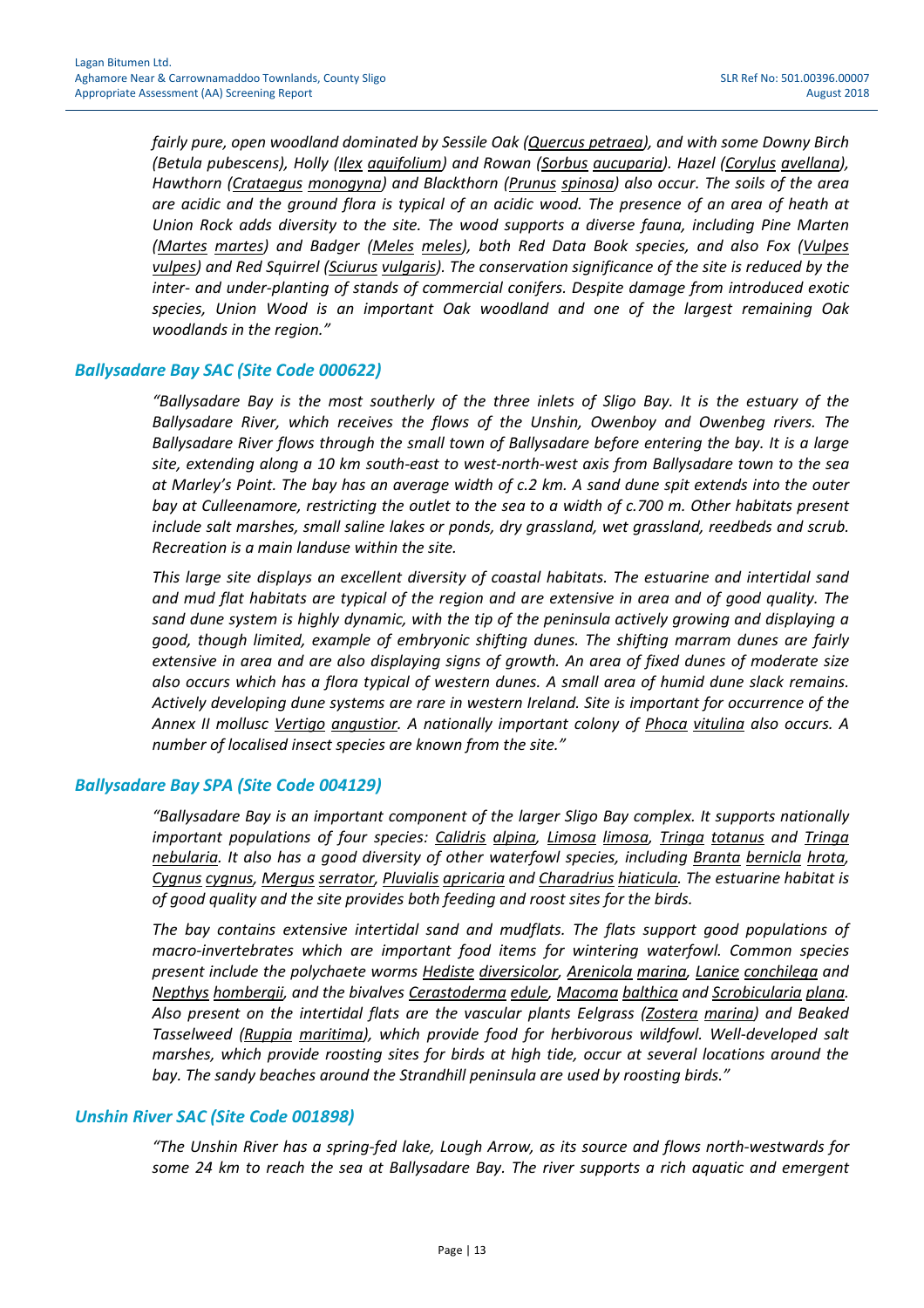flora and runs beside or through a wide variety of habitats. The site also includes the Ballysadare and Owenboy/Owenbeg rivers. The whole site is underlain by Carboniferous limestone. The Unshin River is an excellent example of a pristine, unmanaged, undrained lowland limestone river and is extremely important as it represents one of only four remaining undrained limestone rivers in Ireland. Such rivers as this are otherwise almost unknown in Europe. It is unpolluted for almost its entire length and supports a species-rich, diverse aquatic flora, several important bird species, fish and several rare riverbank plant species, including Poa palustris. A good diversity of adjacent habitats is found along its length, including alluvial woodland. The trophic status of the river increases downstream indicating that some enrichment is taking place. However, the quality of the Unshin River and particularly its aquatic macrophyte communities, make it rare in both an Irish and European context, and it is considered one of the most pristine rivers in the country."

#### Cummeen Strand/Drumcliff Bay (Sligo Bay) SAC (Site Code 000627)

"This large coastal site extends from Cullamore in the north-west to Killaspug in the south-west, and from Sligo town in the south-east to Drumcliff village in the northeast. It encompasses two large, shallow bays, Drumcliff Bay and Sligo Harbour, and both Ardboline and Horse Island. Sand dunes and sand hills at Rosses Point, Killaspug, Yellow Strand and Coney Island are included, as are grasslands at Ballintemple and Ballygilgan (Lissadell), along with a variety of other habitats such as woodland, saltmarsh, sandy beaches, boulder beaches, shingle, fen, freshwater marshes, rocky sea cliffs and lakes.

The dominant habitats on the site are estuaries and intertidal sand and mud flats. Sligo Harbour receives the waters of the Garavogue River, which flows from Lough Gill, while Drumcliff Bay receives the Drumcliff River which flows from Glencar Lough. At low tide extensive areas of intertidal flats are exposed in both of these sheltered estuarine bays. Sand dune habitats are rare and threatened in Europe and three types are found in this site - embryonic dunes, Marram (Ammophila arenaria) dunes and fixed dunes. An area with Juniper (Juniperus communis) scrub is found on a gravel hill with species-rich fixed dune vegetation

An area of approximately 3.7 hectares of Orchid-rich Calcareous Grassland, a habitat listed with priority status on Annex I of the E.U. Habitats Directive, is reported to occur near Rosses Point, according to the Irish Semi-natural Grasslands Survey, 2010. Wetlands on the site include Doonweelin Lake, a freshwater lake on the Rosses Point peninsula, which supports interesting vegetation communities that reflect the juxtaposition of the underlying acidic and basic rocks. Ardtermon Fen, a small, floristically-rich area of freshwater marsh, swamp, wet grassland and fen is situated at the back of the Yellow Strand sand hills.

The site includes small areas of Hazel (Corylus avellana) and Ash (Fraxinus excelsior) woodland on limestone (e.g. Cummeen Wood), and several other stands of mixed woodland and wet willow (Salix spp.) woodland (as at Ardtermon Fen). Cliff-top grassland is common in the north-western part of the site. The site has a good example of petrifying springs with tufa formations, with several species of bryophyte typical of the Cratoneurion. The site has a very rich and diverse flora, on account of the wide variety of habitats found, and the presence of both basic and acidic substrates.

At least five species listed on Annex II of the E.U. Habitats Directive are found within this site. Drumcliff Bay is important for the presence of a breeding population of Common Seal. Sea Lamprey and River Lamprey have been recorded in the Garavogue River, and River Lamprey are also known from further upstream in the tributaries of Lough Gill. The Marsh Fritillary butterfly is found at Rosses Point, while the rare snail Vertigo angustior has recently been recorded from sand dunes at Killaspugbrone.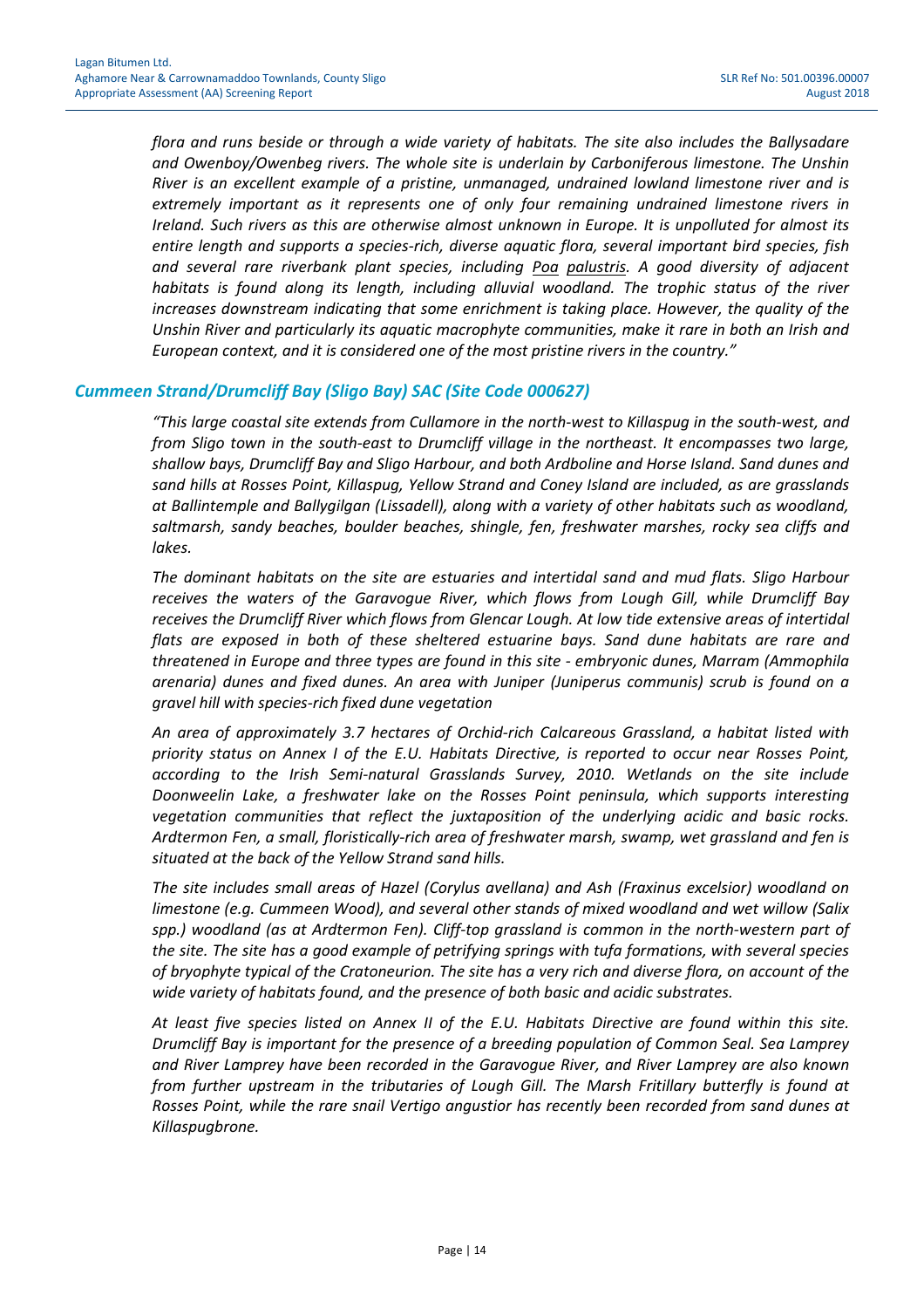Cummeen Strand/Drumcliff Bay (Sligo Bay) is an important site of high conservation significance, which includes a wide variety of habitat types, including several listed on Annex I of the E.U. Habitats Directive, several species listed on Annex II of this Directive, large and important populations of waterfowl and seabirds, and several rare plant species."

#### Cummeen Strand SPA (Site Code 004035)

"Cummeen Strand is a large shallow bay stretching from Sligo Town westwards to Coney Island. It is one of three estuarine bays within Sligo Bay and is situated between Drumcliff Bay to the north and Ballysadare Bay to the south. The Garavogue River flows into the bay and forms a permanent channel.

At low tide, extensive sand and mud flats are exposed. These support a diverse macro-invertebrate fauna which provides the main food supply for the wintering waterfowl. Of particular note is the presence of eelgrass (Zostera noltii and Z. angustifolia) beds, which provide a valuable food stock for herbivorous wildfowl. The estuarine and intertidal flat habitats are of conservation significance and are listed on Annex I of the E.U. Habitats Directive. Areas of salt marsh fringe the bay in places and provide roosting sites for birds during the high tide periods. Sand dunes occur at Killaspug Point and Coney Island, with a shingle spit at Standalone Point near Sligo Town.

The site is a Special Protection Area (SPA) under the E.U. Birds Directive, of special conservation interest for the following species: Light-bellied Brent Goose, Oystercatcher and Redshank. The E.U. Birds Directive pays particular attention to wetlands, and as these form part of this SPA, the site and its associated waterbirds are of special conservation interest for Wetland & Waterbirds.

Cummeen Strand SPA is of high ornithological importance with one species, Light bellied Brent Goose, occurring in numbers of international importance. In addition, the site supports nationally important populations of a further two species. The regular presence of Golden Plover and Bar-tailed Godwit is of particular note as these species are listed on Annex I of the E.U. Birds Directive. The site is also important as a component of the much larger Sligo Bay complex. Cummeen Strand is a Ramsar Convention site."

### Features of Interest and Conservation Objectives of the Natura 2000 sites

1.60 The Features of Interest and Conservation Objectives of the seven Natura 2000 sites are given in Table 1 below. This information was obtained from the NPWS website (last accessed on 27 July 2018).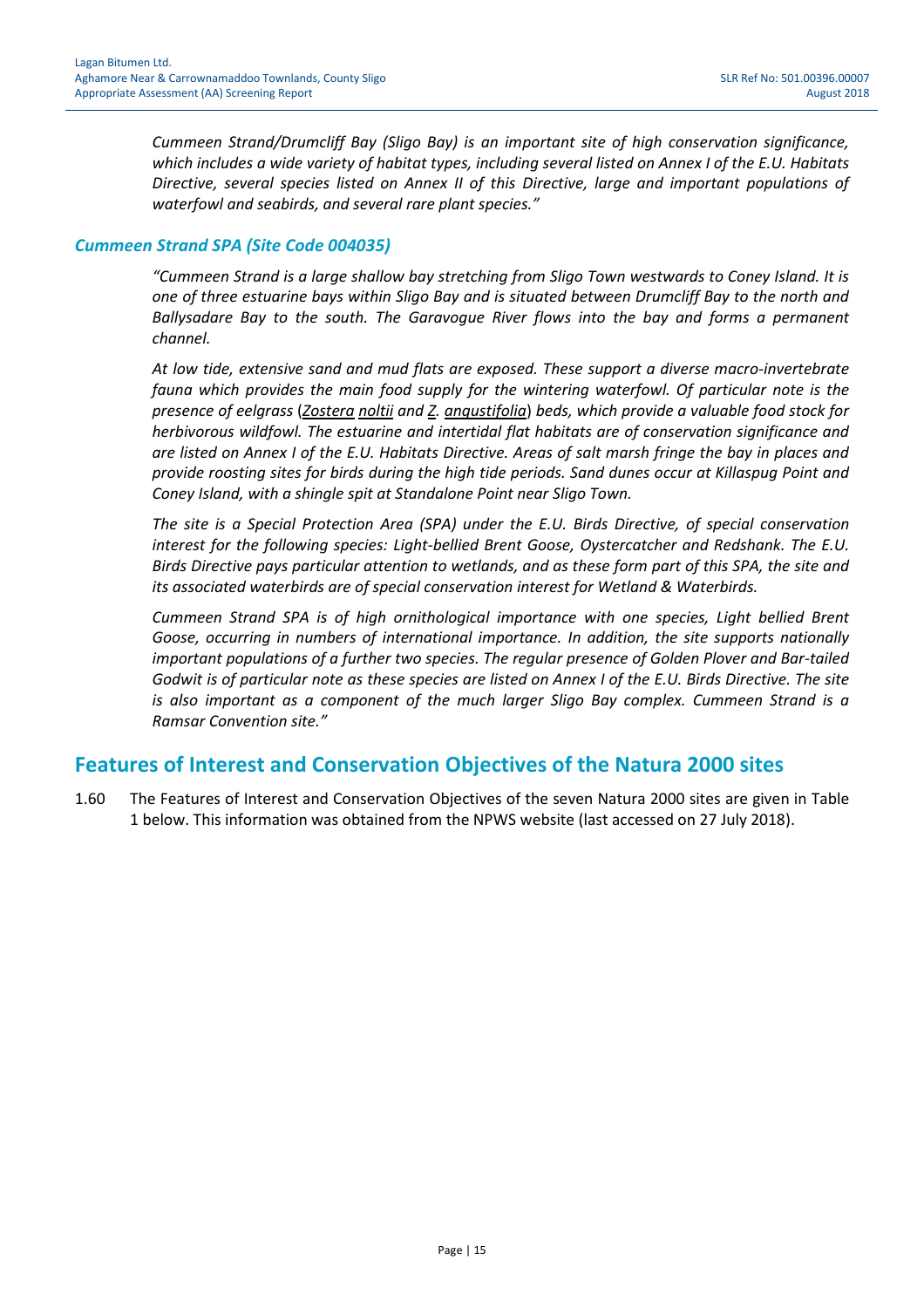| Natura 2000 Site                     | <b>Distance</b><br>from Site | <b>Features of Interest</b>                                                                                                                                                                                                                                                                                                                                                                                                                                                                                                                                                                                                                                                                                                                                                                      | <b>Conservation objectives</b>                                                                                                                                                                                                                                                                                                                                                                                                      |
|--------------------------------------|------------------------------|--------------------------------------------------------------------------------------------------------------------------------------------------------------------------------------------------------------------------------------------------------------------------------------------------------------------------------------------------------------------------------------------------------------------------------------------------------------------------------------------------------------------------------------------------------------------------------------------------------------------------------------------------------------------------------------------------------------------------------------------------------------------------------------------------|-------------------------------------------------------------------------------------------------------------------------------------------------------------------------------------------------------------------------------------------------------------------------------------------------------------------------------------------------------------------------------------------------------------------------------------|
| Lough Gill SAC 001976                | 520 m                        | Natural<br>eutrophic<br>lakes<br>$\bullet$<br>with<br>Magnopotamion or Hydrocharition - type<br>vegetation [3150]<br>Semi-natural dry grasslands and scrubland<br>$\bullet$<br>facies on calcareous substrates (Festuco-<br>Brometalia) (* important orchid sites) [6210]<br>Old sessile oak woods with Ilex and<br>Blechnum in the British Isles [91A0]<br>Alluvial forests with Alnus glutinosa and<br>$\bullet$<br>Fraxinus excelsior (Alno-Padion, Alnion<br>incanae, Salicion albae) [91E0]<br>Austropotamobius pallipes (White-clawed<br>Crayfish) [1092]<br>Petromyzon marinus (Sea Lamprey) [1095]<br>$\bullet$<br>Lampetra planeri (Brook Lamprey) [1096]<br>$\bullet$<br>Lampetra fluviatilis (River Lamprey) [1099]<br>٠<br>Salmo salar (Salmon) [1106]<br>Lutra lutra (Otter) [1355] | Objective: To maintain or restore the favourable conservation<br>condition of the Annex I habitat(s) and/or the Annex II species for<br>which the SAC has been selected:<br>The detailed conservation objectives developed in light of a defined<br>list of attributes and targets for each feature of interest is available at<br>https://www.npws.ie/sites/default/files/protected-<br>sites/conservation objectives/CO001976.pdf |
| Union Wood SAC 000638                | 2.7 km                       | Old sessile oak woods with <i>Ilex</i> and<br>Blechnum in the British Isles [91A0]                                                                                                                                                                                                                                                                                                                                                                                                                                                                                                                                                                                                                                                                                                               | Objective: To maintain or restore the favourable conservation<br>condition of the Annex I habitat(s) and/or the Annex II species for<br>which the SAC has been selected:<br>The detailed conservation objectives developed in light of a defined<br>list of attributes and targets for each feature of interest is available at<br>https://www.npws.ie/sites/default/files/protected-<br>sites/conservation_objectives/CO000638.pdf |
| <b>Ballysadare Bay SAC</b><br>000622 | 3.0 km                       | Estuaries [1130]<br>$\bullet$<br>Mudflats and sandflats not covered by<br>$\bullet$<br>seawater at low tide [1140]<br>Embryonic shifting dunes [2110]                                                                                                                                                                                                                                                                                                                                                                                                                                                                                                                                                                                                                                            | Objective: To maintain or restore the favourable conservation<br>condition of the Annex I habitat(s) and/or the Annex II species for<br>which the SAC has been selected:                                                                                                                                                                                                                                                            |

#### Table 1 Features of interest and Conservation Objectives for Natura 2000 sites within potential zone of influence of 5 km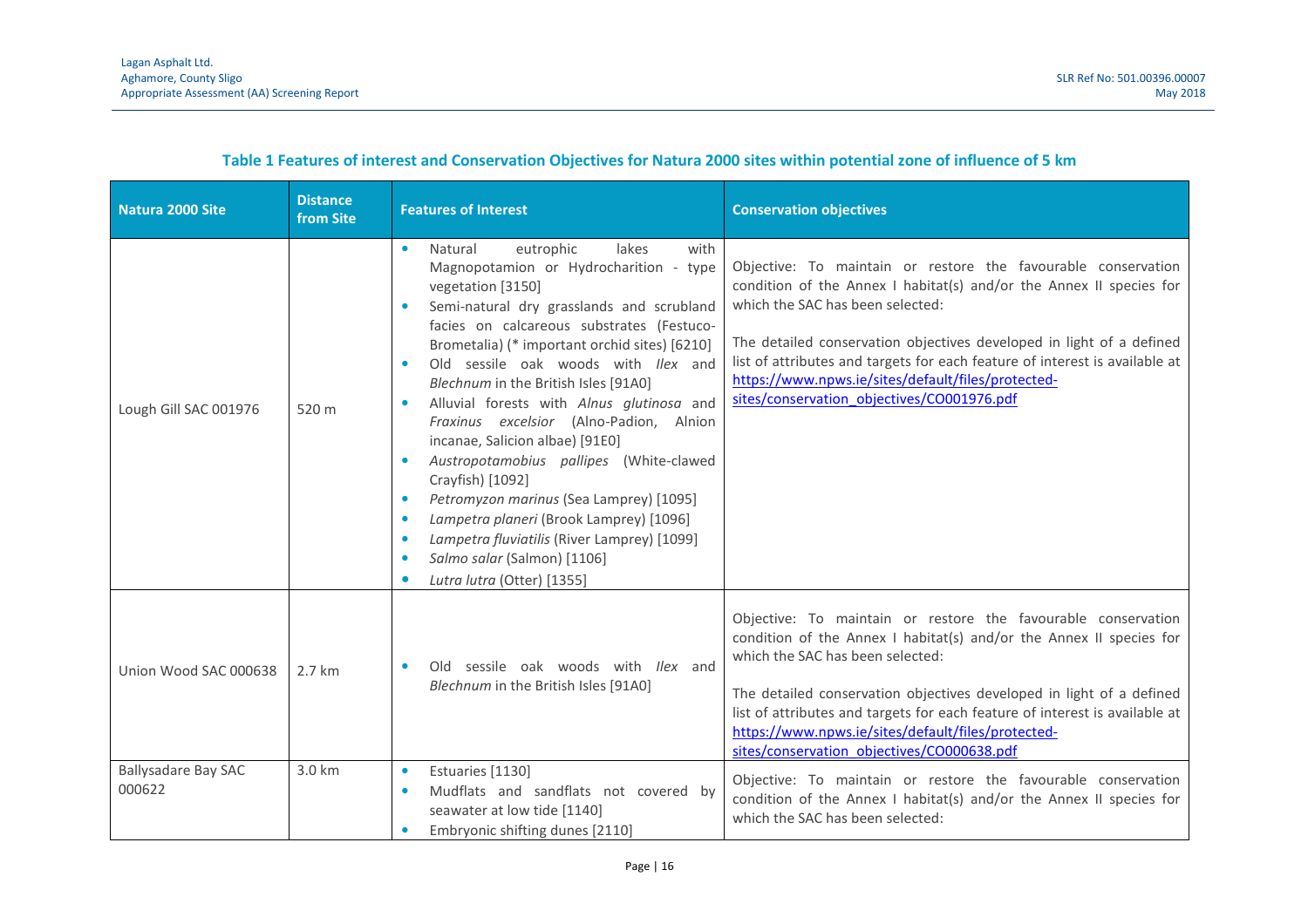| Natura 2000 Site                     | <b>Distance</b><br>from Site | <b>Features of Interest</b>                                                                                                                                                                                                                                                                                                                                                                                                                                                                                                                                                                         | <b>Conservation objectives</b>                                                                                                                                                                                                                                                                                                                                                                                                       |  |  |
|--------------------------------------|------------------------------|-----------------------------------------------------------------------------------------------------------------------------------------------------------------------------------------------------------------------------------------------------------------------------------------------------------------------------------------------------------------------------------------------------------------------------------------------------------------------------------------------------------------------------------------------------------------------------------------------------|--------------------------------------------------------------------------------------------------------------------------------------------------------------------------------------------------------------------------------------------------------------------------------------------------------------------------------------------------------------------------------------------------------------------------------------|--|--|
|                                      |                              | Shifting dunes along the shoreline with<br>$\bullet$<br>Ammophila arenaria (white dunes) [2120]<br>Fixed coastal dunes with herbaceous<br>$\bullet$<br>vegetation (grey dunes) [2130]<br>Humid dune slacks [2190]<br>$\bullet$<br>Vertigo angustior (Narrow-mouthed Whorl<br>$\bullet$<br>Snail) [1014]<br>Phoca vitulina (Harbour Seal) [1365]<br>$\bullet$<br>Branta bernicla hrota (Light - bellied brent<br>$\bullet$                                                                                                                                                                           | The detailed conservation objectives developed in light of a defined<br>list of attributes and targets for each feature of interest is available at<br>https://www.npws.ie/sites/default/files/protected-<br>sites/conservation_objectives/CO000622.pdf                                                                                                                                                                              |  |  |
| <b>Ballysadare Bay SPA</b><br>004129 | 3.0 km                       | goose) [A046]<br>Pluvialis squatarola (Grey Plover) [A141]<br>$\bullet$<br>Calidris alpina (Dunlin) [A149]<br>$\bullet$<br>Limosa lapponica (Bar - tailed Godwit) [A157]<br>$\bullet$<br>Tringa totanus (Redshank) [A162]<br>$\bullet$<br>Wetland and Waterbirds [A999]<br>٠                                                                                                                                                                                                                                                                                                                        | Objective: To maintain or restore the favourable conservation<br>condition of the Annex I habitat(s) and/or the Annex II species for<br>which the SAC has been selected:<br>The detailed conservation objectives developed in light of a defined<br>list of attributes and targets for each feature of interest is available at<br>https://www.npws.ie/sites/default/files/protected-<br>sites/conservation objectives/CO004129.pdf. |  |  |
| Unshin River SAC 001898              | 4.0 km                       | Water courses of plain to montane levels<br>with the Ranunculion<br>fluitantis<br>and<br>Callitricho-Batrachion vegetation [3260]<br>Semi-natural dry grasslands and scrubland<br>$\bullet$<br>facies on calcareous substrates (Festuco-<br>Brometalia) (* important orchid sites) [6210]<br>Molinia meadows on calcareous, peaty or<br>clayey-silt-laden soils (Molinion caeruleae)<br>[6410]<br>Alluvial forests with Alnus glutinosa and<br>Fraxinus excelsior (Alno-Padion, Alnion<br>incanae, Salicion albae) [91E0]<br>Salmo salar (Salmon) [1106]<br>$\bullet$<br>Lutra lutra (Otter) [1355] | Objective: To maintain or restore the favourable conservation<br>condition of the Annex I habitat(s) and/or the Annex II species for<br>which the SAC has been selected.<br>The detailed conservation objectives developed in light of a defined<br>list of attributes and targets for each feature of interest is available at<br>https://www.npws.ie/sites/default/files/protected-<br>sites/conservation objectives/CO001898.pdf. |  |  |
| Cummeen<br>Strand/Drumcliff<br>Bay   | 4.0 km                       | Estuaries [1130]<br>$\bullet$<br>Mudflats and sandflats not covered by<br>$\bullet$<br>seawater at low tide [1140]                                                                                                                                                                                                                                                                                                                                                                                                                                                                                  | Objective: To maintain or restore the favourable conservation<br>condition of the Annex I habitat(s) and/or the Annex II species for                                                                                                                                                                                                                                                                                                 |  |  |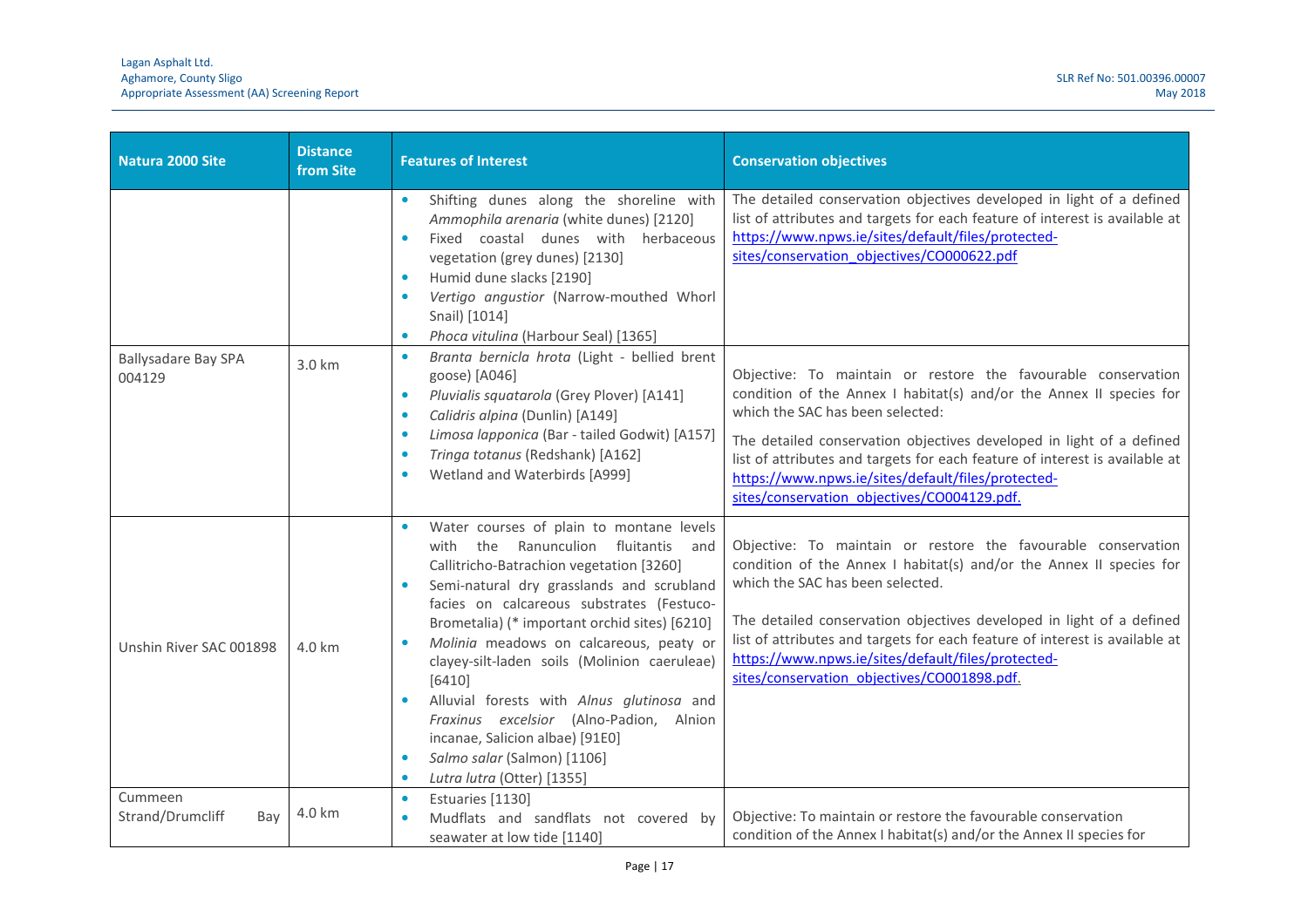| Natura 2000 Site                          | <b>Distance</b><br>from Site | <b>Features of Interest</b>                                                                                                                                                                                                                                                                                                                                                                                                                                                                                                                                                                                                                                                                                                                               | <b>Conservation objectives</b>                                                                                                                                                                                                                                                                                                                                                                                                      |  |  |
|-------------------------------------------|------------------------------|-----------------------------------------------------------------------------------------------------------------------------------------------------------------------------------------------------------------------------------------------------------------------------------------------------------------------------------------------------------------------------------------------------------------------------------------------------------------------------------------------------------------------------------------------------------------------------------------------------------------------------------------------------------------------------------------------------------------------------------------------------------|-------------------------------------------------------------------------------------------------------------------------------------------------------------------------------------------------------------------------------------------------------------------------------------------------------------------------------------------------------------------------------------------------------------------------------------|--|--|
| (Sligo Bay) SAC 000627                    |                              | Embryonic shifting dunes [2110]<br>$\bullet$<br>Shifting dunes along the shoreline with<br>$\bullet$<br>Ammophila arenaria (white dunes) [2120]<br>Fixed coastal dunes with herbaceous<br>vegetation (grey dunes) [2130]<br>Juniperus communis formations on heaths or<br>calcareous grasslands [5130]<br>Semi-natural dry grasslands and scrubland<br>facies on calcareous substrates (Festuco-<br>Brometalia) (* important orchid sites) [6210]<br>Petrifying springs with tufa formation<br>(Cratoneurion) [7220]<br>Vertigo angustior (Narrow-mouthed Whorl<br>Snail) [1014]<br>Petromyzon marinus (Sea Lamprey) [1095]<br>$\bullet$<br>Lampetra fluviatilis (River Lamprey) [1099]<br>$\bullet$<br>Phoca vitulina (Harbour Seal) [1365]<br>$\bullet$ | which the SAC has been selected.<br>The detailed conservation objectives developed in light of a defined<br>list of attributes and targets for each feature of interest is available at<br>https://www.npws.ie/sites/default/files/protected-<br>sites/conservation_objectives/CO000627.pdf                                                                                                                                         |  |  |
| Strand<br><b>SPA</b><br>Cummeen<br>004035 | 4.0 km                       | Light-bellied Brent Goose (Branta bernicla<br>$\bullet$<br>$hrota)$ [A046]<br>Oystercatcher<br>(Haematopus<br>ostralegus)<br>$[A130]$<br>Redshank (Tringa totanus) [A162]<br>Wetland and Waterbirds [A999]<br>$\bullet$                                                                                                                                                                                                                                                                                                                                                                                                                                                                                                                                   | Objective: To maintain or restore the favourable conservation<br>condition of the Annex I habitat(s) and/or the Annex II species for<br>which the SAC has been selected.<br>The detailed conservation objectives developed in light of a defined<br>list of attributes and targets for each feature of interest is available at<br>https://www.npws.ie/sites/default/files/protected-<br>sites/conservation_objectives/CO004035.pdf |  |  |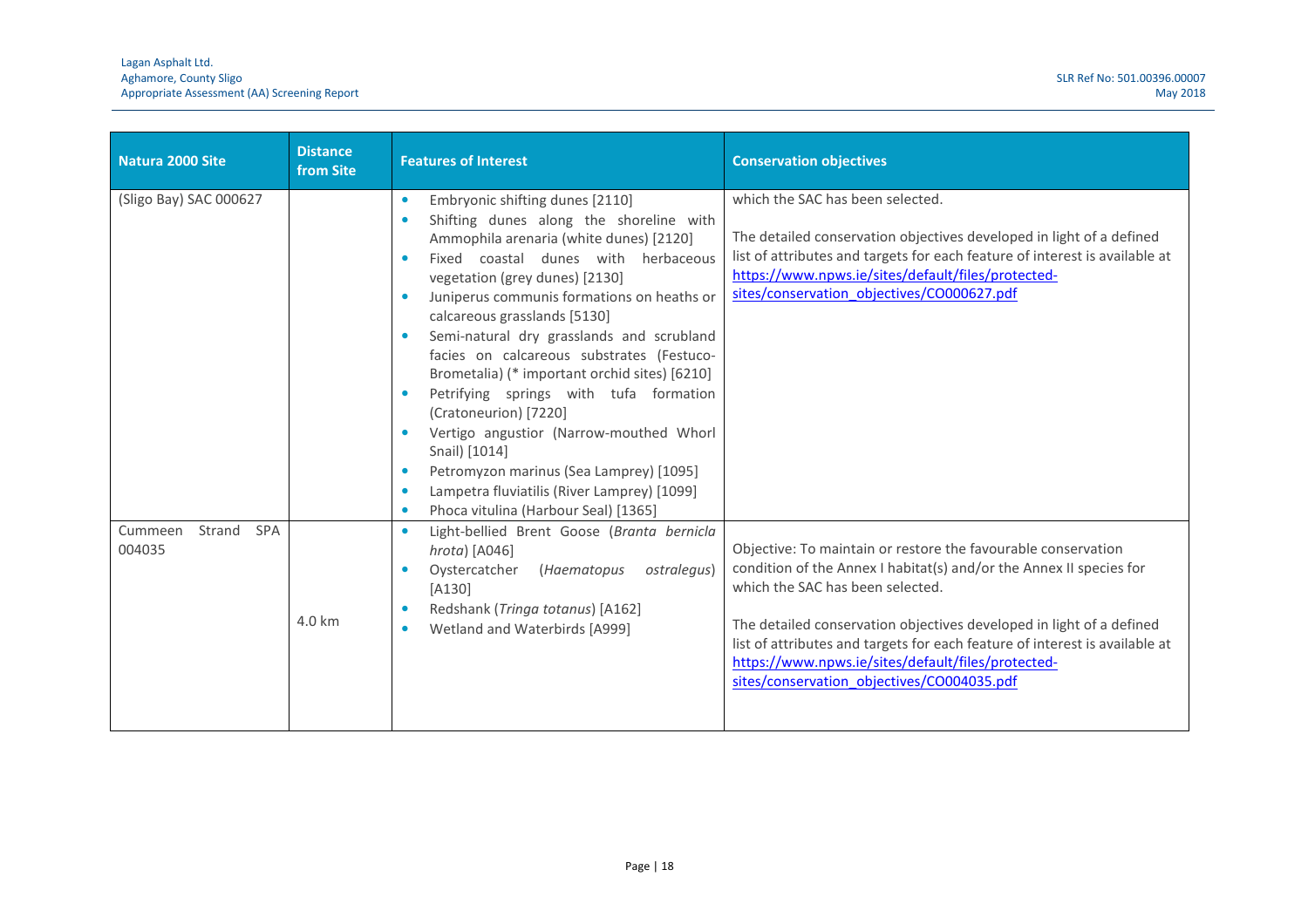### Potential Impacts and Likelihood of Significant Effects

- 1.61 The available information on the seven Natura 2000 sites within the 5 km potential zone of influence was reviewed to establish whether the continued use and deepening of the existing permitted quarry is likely to have a significant effect on their features of interest. The potential for impacts and likelihood of significant effects on the features of interest identified in this report is based on information collated from the desk study, the nature of the project i.e. limestone quarrying, the site visits and the detailed information provided in the relevant chapters of the EIAR for the continued use and deepening of the existing permitted quarry at Aghamore.
- 1.62 The likelihood of impacts occurring are established in light of the type and scale of the proposed development, the location of the proposed development with respect to Natura 2000 sites and the features of interest of the Natura 2000 sites.
- 1.63 This screening report has been prepared following the Cause Pathway Effect model7. The potential impacts of developments such as quarries are summarised into the following categories for screening purposes.
	- Direct impacts refer to habitat loss or fragmentation arising from land-take requirements for development or agricultural purposes. Direct impacts can be a result of change in land use or management, such as the removal of agricultural practices that prevent scrub encroachment or the introduction of new activities such as aquaculture.
	- Indirect and secondary impacts do not have a straight-line route between cause and effect. It is potentially more challenging to ensure that all the possible indirect impacts of the plan/project – in combination with other plans and projects - have been established. These can arise, for example, when a development alters the hydrology of a catchment area, which in turn affects the movement of groundwater to a site and the qualifying interests that rely on the maintenance of water levels. Deterioration in water quality can occur as an indirect consequence of development, which in turn changes the aquatic environment and reduces its capacity to support certain plants and animals. The introduction of invasive species can also be defined as an indirect impact. Disturbance to fauna can arise directly through the loss of habitat (e.g. displacement of roosting bats) or indirectly through noise, vibration and increased activity associated with construction and operation.
- 1.64 The potential impacts that could occur as a result of the continued use and deepening of the existing permitted quarry are discussed in the following sections.

#### Identification of potential impacts on Natura 2000 sites

- 1.65 The continued use and deepening of the existing permitted quarry at Aghamore has the potential to result in impacts on Natura 2000 sites due to the following:
	- Drawdown of groundwater.
	- Emissions to air.

 $^7$  The approach is broadly based on information contained in Cooper, L. M. (2004), Guidelines for Cumulative Effects Assessment in SEA of Plans, EPMG Occasional Paper 04/LMC/CEA, Imperial College London.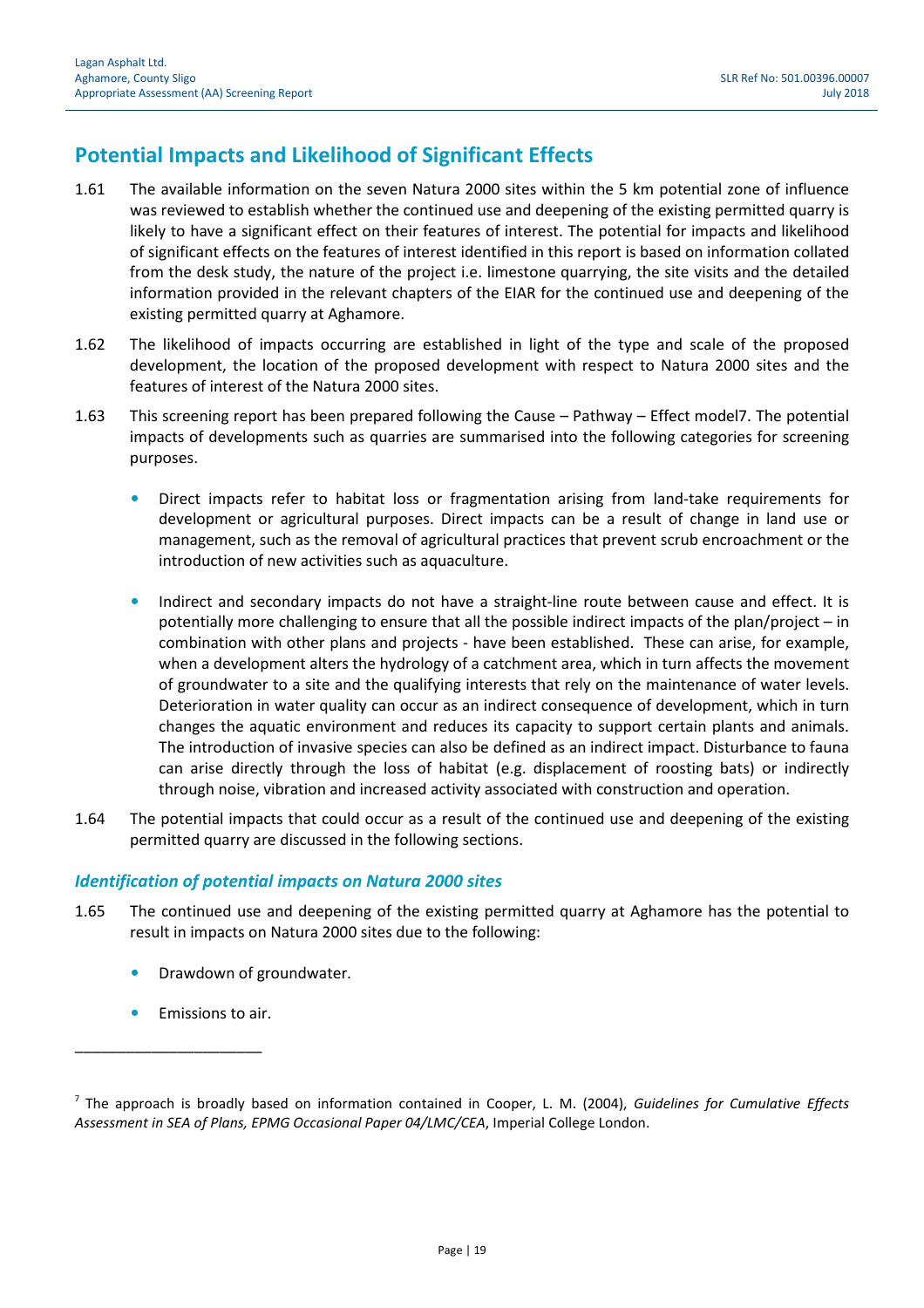- Emissions to water.
- 1.66 There will be no loss of habitat within the seven Natura 2000 sites and there will be no barrier to movement of species listed as features of interest as a result of the proposal to continue quarrying at Aghamore.
- 1.67 The features of interest of Natura 2000 sites likely to be affected by noise, such as SPA species, are sufficiently distant from the quarry so as to be unaffected by any operational noise. Features of Interest from the SPA sites within 5 km of the quarry are not likely to be found within the Site or in the immediate area as these species are dependent on the estuarine habitats associated with the SPA for feeding and roosting.

#### Drawdown of Groundwater

- 1.68 Deepening of the quarry will increase drawdown on the water table surrounding the quarry. The impacts and effects due to increases to groundwater drawdown at Aghamore Quarry are discussed in detail in Chapter 7 (Water) of the EIAR report. The following information has been extracted from the chapter and summarised for the purposes of this AA screening report.
- 1.69 An iterative method has been used to estimate the extent of drawdown at the lowest proposed quarry floor level (-50mOD) which is a combination of the Thiem-Dupuit Equation and the Rate-of-Recharge Method. The estimated radius of influence at the lowest quarry floor level of -50mOD is expected to be 286m from the quarry face. This distance does not extend as far as the Aghamore Stream, so no reduction of baseflow to the stream is predicted. Lough Gill is further away from the quarry void (c. 520m). Therefore, the probability of drawdown impacting on the surface water receptors, in particular Lough Gill, is low during the operation stage. Therefore, the overall risk to surface water receptors is 'low'.
- 1.70 It can be concluded that the activities associated with the proposed development are not likely to have an effect on features of interest of Lough Gill SAC, or any of the other 6 Natura 2000 sites, as a result of increased drawdown of groundwater.

#### Emissions to Air

- 1.71 The impacts and effects due to air emissions at Aghamore Quarry are discussed in detail in Chapter 8 (Air Quality) of the EIAR report. The following information has been extracted from the chapter and summarised for the purposes of this AA screening report. Fugitive dust is typically deposited within 100 to 200 m of the source, the greatest proportion of which, comprising larger particles (greater than 30 microns) is deposited within 100 m. Where large amounts of dust are deposited on vegetation over a long time-scale (a full growing season for example) there may be some adverse effects upon plants restricting photosynthesis, respiration, and transpiration.
- 1.72 The potential effects due to air emissions are most likely to affect features of interest of Lough Gill SAC due to its proximity to the quarry (ca. 520 m north-east). The remaining six Natura 2000 sites are not considered likely to be affected by air emissions due to the nature of the development and distance from the quarry.
- 1.73 Baseline dust deposition monitoring at the site indicates that the levels of dust generated are low and well below the level of 1000 mg/m<sup>2</sup>/day, where it is considered that dust could be likely to have a significant effect on sensitive ecosystems. There are no other significant sources of emission to air within close proximity to the site and therefore no potential for cumulative effects has been identified. It can be concluded that the activities associated with deepening the quarry and ongoing quarry activities at Aghamore are not likely to have an effect on features of interest of Lough Gill SAC from the deposition of fugitive dust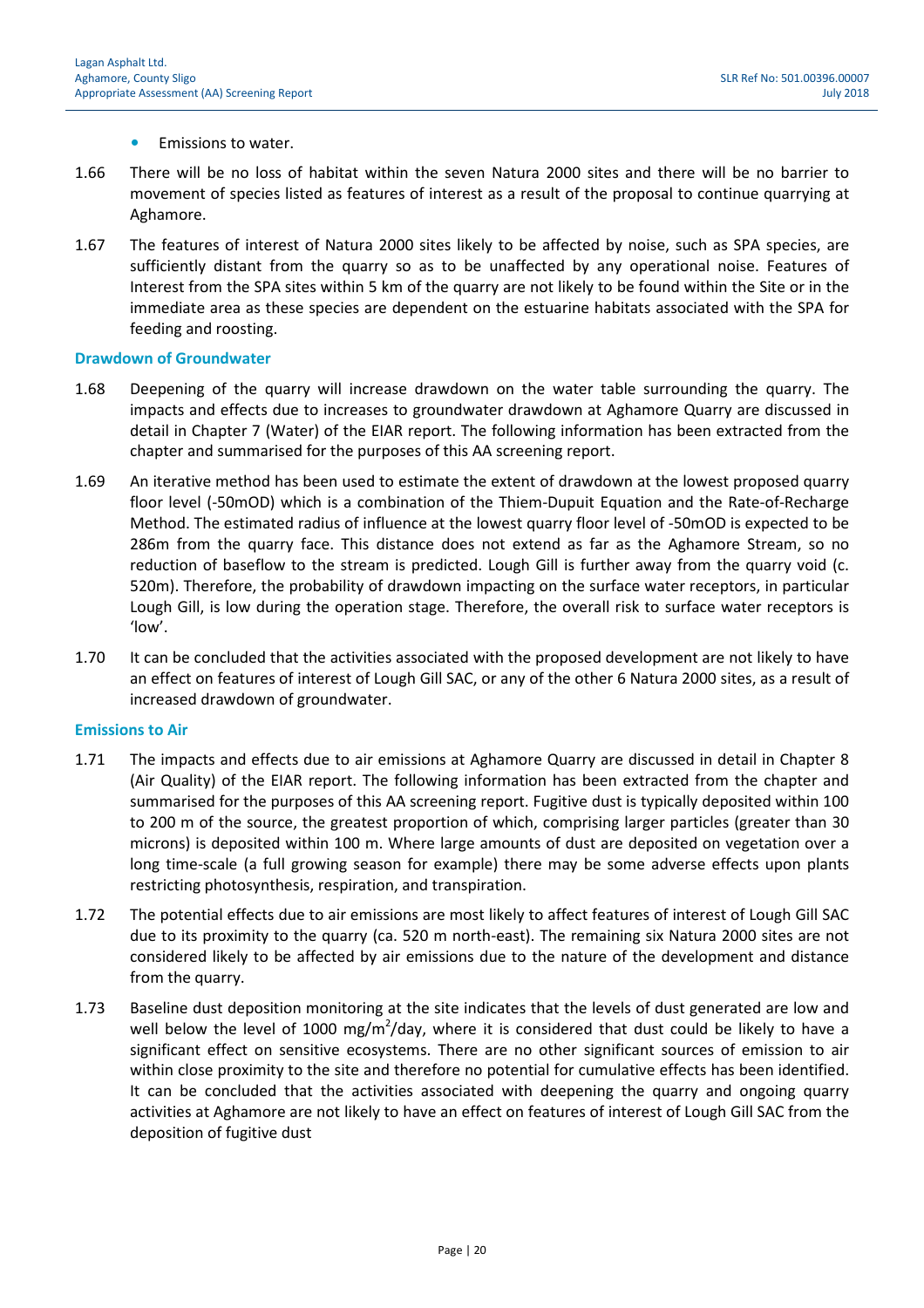- 1.74 The potential impacts in relation to an increase in ambient  $PM_{10}$  concentrations can be classified as 'negligible', the limited duration of conditions and the magnitude of change in the extent and scale of activities are considered to significantly reduce the generation of airborne PM $_{10}$  beyond the site development boundary.
- 1.75 Significant effects on Natura 2000 sites are not considered likely as a result of emissions to air.

#### Emissions to Water

- 1.76 The impacts and effects due to emissions to water from quarry operations at Aghamore are discussed in detail in Chapter 7 (Water) of the EIAR report. The following information has been extracted from the chapter and summarised for the purposes of this AA screening report. The potential effects due to emissions to water are most likely to affect Lough Gill SAC. While Lough Gill SAC is not directly connected to the Site via any surface water pathways there is potential for effects via the Aghamore stream as the Site discharges to this stream c. 800m upsteam of Lough Gill SAC.
- 1.77 There is potential for spills or leaks of fuels/oils from vehicles during the operational stage, as well as increased suspended sediment in runoff, to impact on the discharge to surface water. Suspended sediment is likely to settle out over the quarry floor before reaching the sump. The water will be passed through a proposed settlement lagoon and associated hydrocarbon interceptors prior to discharge, which will minimise impact from any spills or leaks of fuels/oil.
- 1.78 Water quality results have been assessed to consider any potential impact on surface water receptors by the discharge. In particular, faecal bacteria can be present in both groundwater and surface water in the area as a result of agricultural activities in the lands surrounding the quarry, and the discharge of water to the Aghamore Stream could create a preferential pathway to Lough Gill. Recent sampling of surface water between the discharge and Lough Gill (See EIAR chapter 7 Appendix 7-4) shows that the concentrations of faecal bacteria in the discharge are lower than the background levels upstream, and downgradient faecal bacteria concentrations are lower than upstream due to the dilution effect of the discharge from the application site. Traces of total ammonia and orthophosphate typical of runoff from an agricultural catchment have also been reported in discharge. The chemical loading for the parameters in the discharge water from the quarry is low, and the quantitative impact of such a small loading on the mass balance of Lough Gill is considered to be negligible.
- 1.79 The assessment carried out in the Hydrology Chapter 7 (Water) determined that the probability of emissions to water impacting on surface waters, in particular Lough Gill, is low and the possibility of an impact to the groundwater bodies was assessed as negligible. It is therefore considered that the proposed development will not result in any significant effects on Natura 2000 due to emissions to water.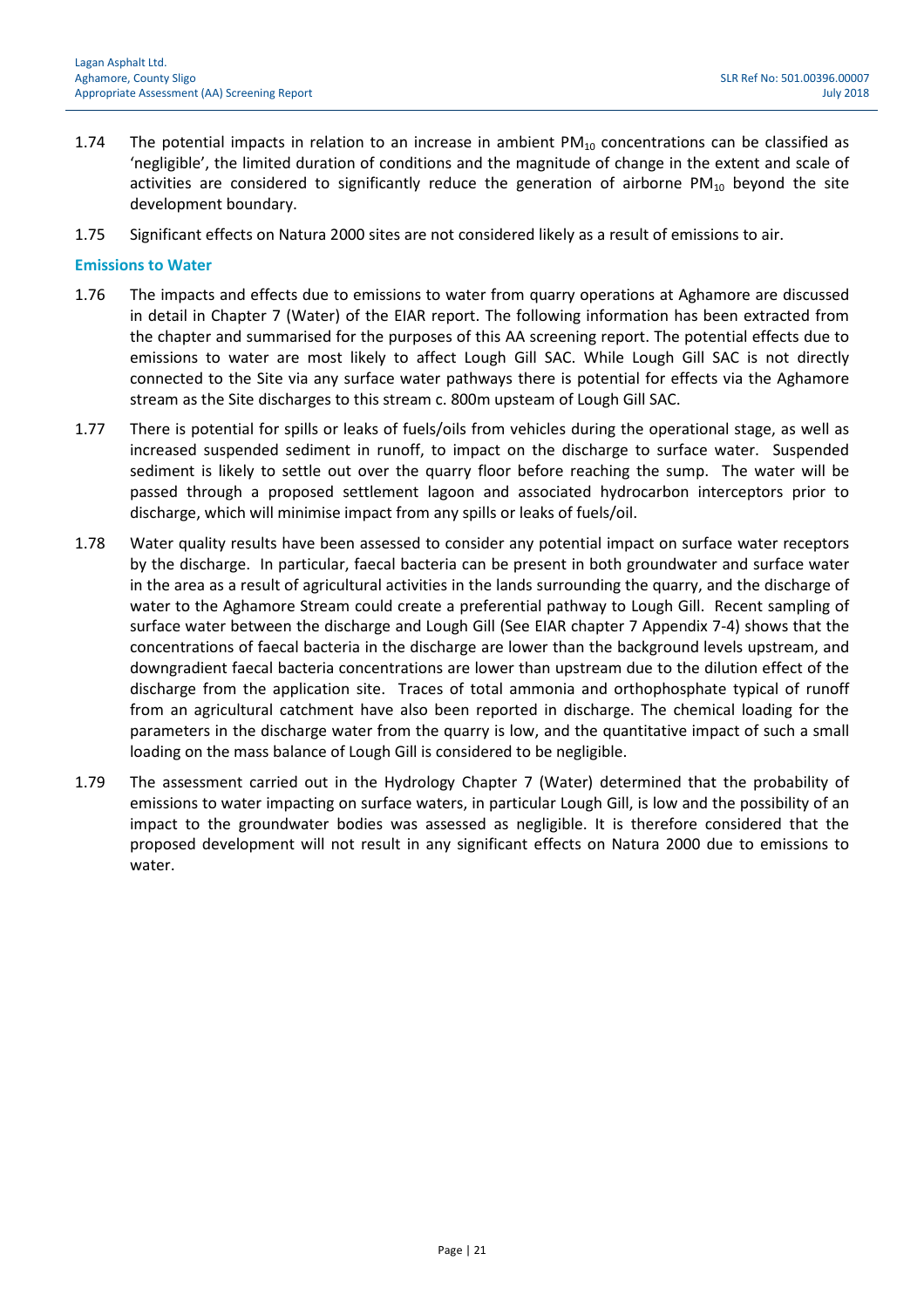| <b>Table 2: Potential Impacts and Likelihood of Significant Effects</b> |  |  |  |  |
|-------------------------------------------------------------------------|--|--|--|--|
|-------------------------------------------------------------------------|--|--|--|--|

| Natura 2000 Site           | <b>Potential Impacts</b> |                 | <b>Cumulative</b><br>effects | <b>Likely Significant</b><br><b>Effects</b> | <b>Rationale</b>                                                                                                                                                                                                                                                                                                                                                                                                                                                                                                       |
|----------------------------|--------------------------|-----------------|------------------------------|---------------------------------------------|------------------------------------------------------------------------------------------------------------------------------------------------------------------------------------------------------------------------------------------------------------------------------------------------------------------------------------------------------------------------------------------------------------------------------------------------------------------------------------------------------------------------|
|                            | <b>Direct</b>            | <b>Indirect</b> |                              | (Alone or Cumulative)                       |                                                                                                                                                                                                                                                                                                                                                                                                                                                                                                                        |
|                            | <b>No</b>                | Yes             | <b>No</b>                    | No                                          | The deepening of the quarry has the potential to indirectly impact<br>Lough Gill SAC through drawdown of water. However, the<br>hydrogeological studies carried out at the quarry show that the effects<br>of deepening will not extend beyond 286 m which does not include<br>Aghamore Stream or Lough Gill. There are no effects on Lough Gill<br>predicted as a result of drawdown.                                                                                                                                 |
| Lough Gill SAC 001976      |                          |                 |                              |                                             | The proposed works has the potential to indirectly impact Lough Gill<br>through increased emissions to water. The proposed development will<br>include a settlement lagoon and associated hydrocarbon interceptors<br>prior to discharge. The hydrological studies carried out on the quarry<br>determined that the possibility of this impacting surface water was low<br>and groundwater bodies as negligible. There are no likely significant<br>effects on Lough Gill predicted as a result of emissions to water. |
| Union Wood SAC 000638      | <b>No</b>                | <b>No</b>       | <b>No</b>                    | No                                          | The SAC is sufficiently distant from the quarry and is not connected via<br>landscape features or surface water pathways to the quarry. The<br>potential impacts of the quarry operation are therefore unlikely to<br>result in effects on this SAC.                                                                                                                                                                                                                                                                   |
| Ballysadare Bay SAC 000622 | No                       | No              | <b>No</b>                    | No                                          | The SAC is sufficiently distant from the quarry and is not connected via<br>landscape features or surface water pathways to the quarry. The<br>potential impacts of the quarry operation are therefore unlikely to<br>result in effects on this SAC.                                                                                                                                                                                                                                                                   |
| Ballysadare Bay SPA 004129 | <b>No</b>                | <b>No</b>       | <b>No</b>                    | No                                          | The SPA is sufficiently distant from the quarry and is not connected via<br>landscape features or surface water pathways to the quarry. The bird<br>species listed as features of interest are not likely to be found within or                                                                                                                                                                                                                                                                                        |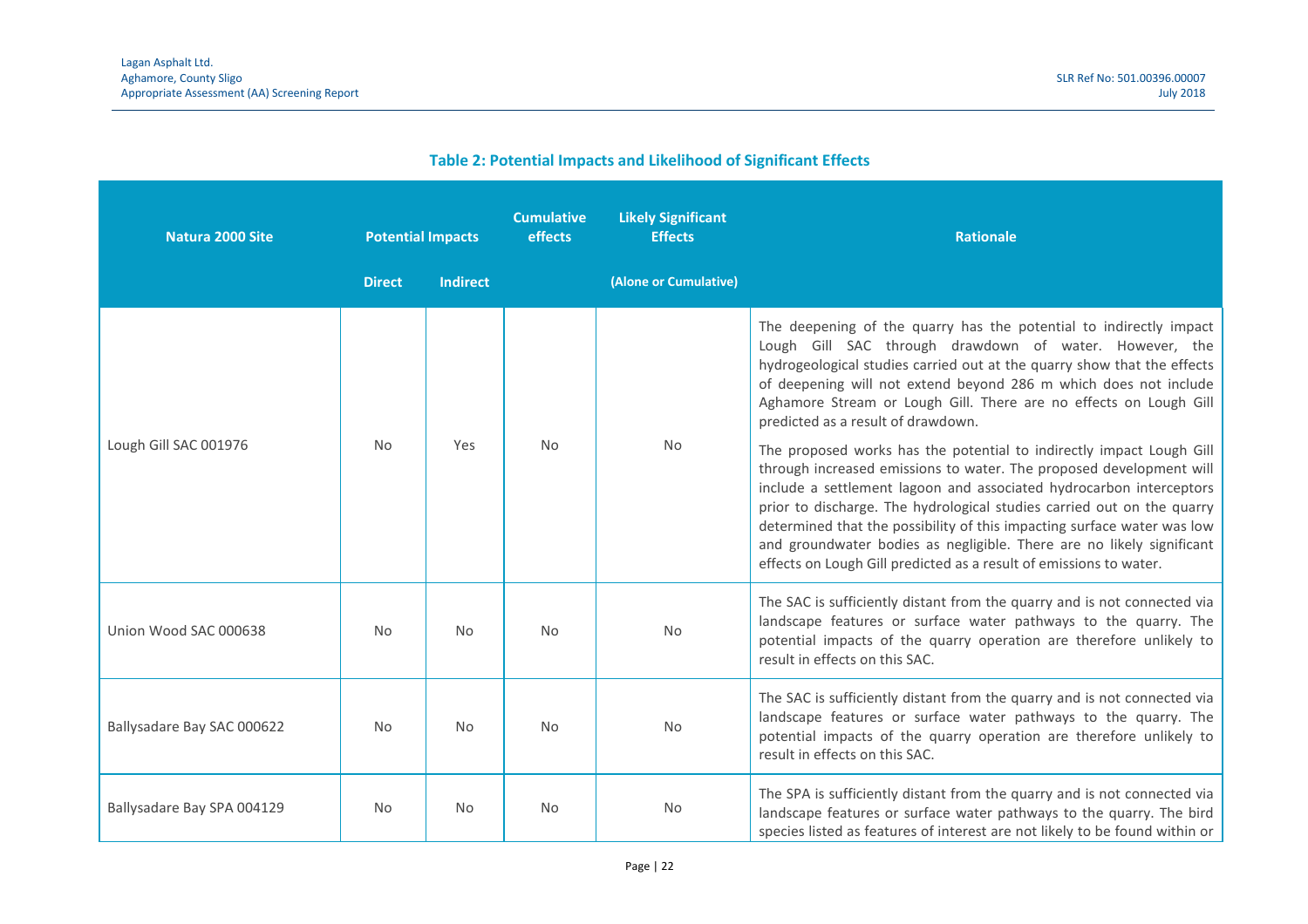| Natura 2000 Site                                       | <b>Potential Impacts</b> |                 | <b>Cumulative</b><br>effects | <b>Likely Significant</b><br><b>Effects</b> | <b>Rationale</b>                                                                                                                                                                                                                                                                                                                                                                                                                                                                                                                                                                                                                                                                                                                                                                                         |
|--------------------------------------------------------|--------------------------|-----------------|------------------------------|---------------------------------------------|----------------------------------------------------------------------------------------------------------------------------------------------------------------------------------------------------------------------------------------------------------------------------------------------------------------------------------------------------------------------------------------------------------------------------------------------------------------------------------------------------------------------------------------------------------------------------------------------------------------------------------------------------------------------------------------------------------------------------------------------------------------------------------------------------------|
|                                                        | <b>Direct</b>            | <b>Indirect</b> |                              | (Alone or Cumulative)                       |                                                                                                                                                                                                                                                                                                                                                                                                                                                                                                                                                                                                                                                                                                                                                                                                          |
|                                                        |                          |                 |                              |                                             | in close proximity to the quarry as they rely on estuarine habitats for<br>feeding and roosting. The potential impacts of the quarry operation are<br>therefore unlikely to result in effects on this SPA                                                                                                                                                                                                                                                                                                                                                                                                                                                                                                                                                                                                |
| Unshin River SAC 001898                                | <b>No</b>                | <b>No</b>       | <b>No</b>                    | No                                          | The SAC is sufficiently distant from the quarry and is not connected via<br>landscape features or surface water pathways to the quarry. The<br>potential impacts of the quarry operation are therefore unlikely to<br>result in effects on this SAC.                                                                                                                                                                                                                                                                                                                                                                                                                                                                                                                                                     |
| Cummeen Strand/Drumcliff Bay<br>(Sligo Bay) SAC 000627 | No.                      | <b>No</b>       | <b>No</b>                    | <b>No</b>                                   | The SAC is sufficiently distant from the quarry to exclude any direct<br>impacts. There is potential hydrological pathway through surface water<br>to this SAC via the Aghamore Stream and Lough Gill. However, the<br>dilution factor of Lough Gill, proposed settlement pond and<br>hydrocarbon interceptors reduce any potential impacts to this SAC<br>through hydrological pathways. The potential impacts of the quarry<br>operation are therefore unlikely to result in effects on this SAC.                                                                                                                                                                                                                                                                                                      |
| Cummeen Strand SPA 004035                              | N <sub>o</sub>           | <b>No</b>       | <b>No</b>                    | <b>No</b>                                   | The SPA is sufficiently distant from the quarry to exclude any direct<br>impacts. There is potential hydrological pathway through surface water<br>to this SAC via the Aghamore Stream and Lough Gill. However, the<br>dilution factor of Lough Gill, proposed settlement pond and<br>hydrocarbon interceptors reduce any potential impacts to this SPA<br>through hydrological pathways. The potential impacts of the quarry<br>operation are therefore unlikely to result in effects on this SPA .The bird<br>species listed as features of interest are not likely to be found within or<br>in close proximity to the quarry as they rely on estuarine habitats for<br>feeding and roosting. The potential impacts of the quarry operation are<br>therefore unlikely to result in effects on this SPA |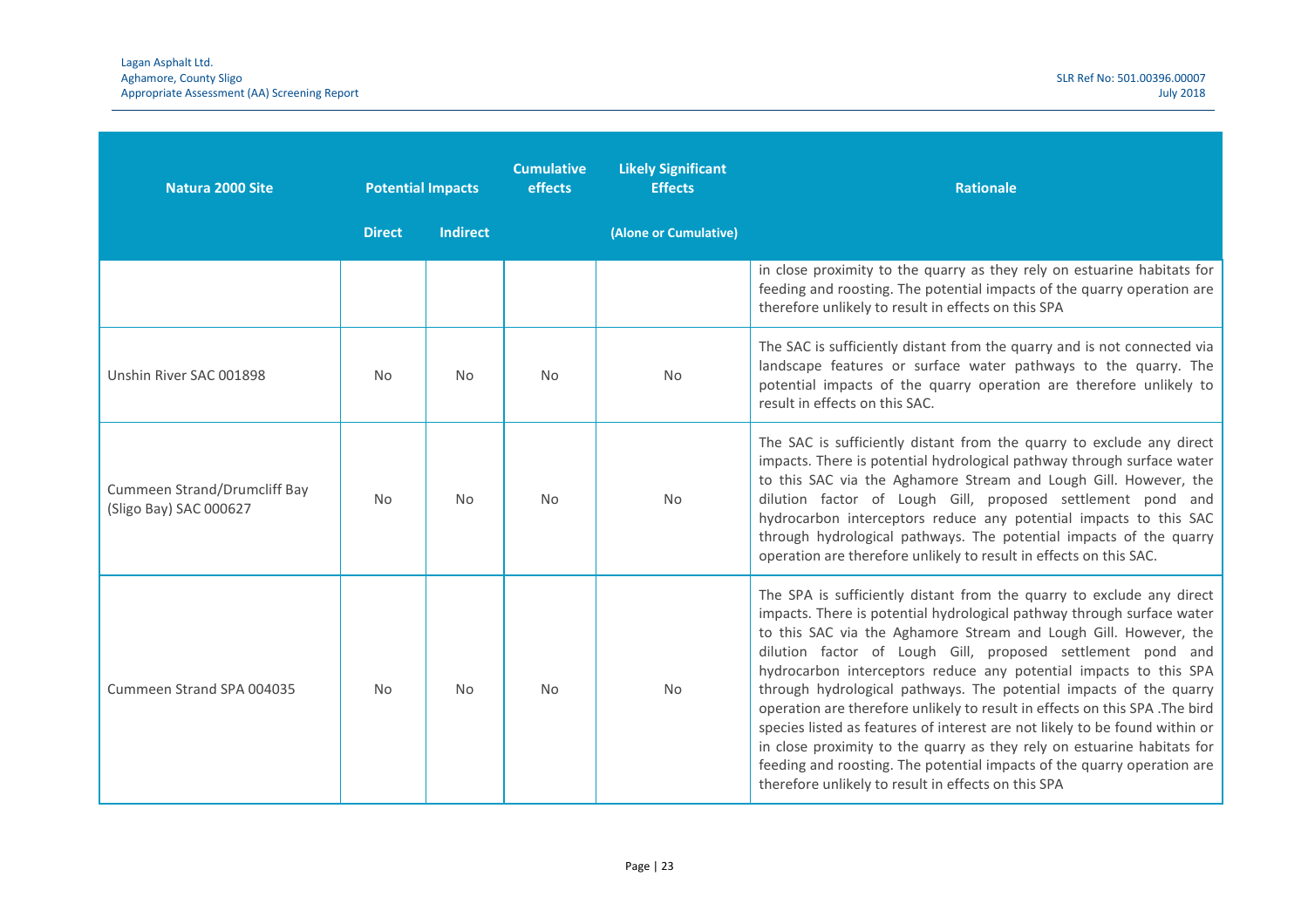#### Cumulative Effects

- 1.80 Cumulative effects can result from individually insignificant but collectively significant actions taking place over a period of time or concentrated in a location. Cumulative effects can occur where a proposed development results in individually insignificant impacts that, when considered incombination with impacts of other proposed or permitted plans and projects, can result in significant effects.
- 1.81 Other plans and projects that should be considered when establishing cumulative effects are:
	- proposals for which consent has been applied but which are awaiting determination;
	- projects which have been granted consent, but which have not yet been started or which have been started but are not yet completed (i.e. under construction);
	- proposals which have been refused permission, but which are subject to appeal, and the appeal is undetermined;
	- constructed developments whose full environmental effects are not yet felt and therefore cannot be accounted for in the baseline; or
	- developments specifically referenced in a National Policy Statement, a National Plan or a Local Plan.
- 1.82 Potential impacts on water quality, as a result of the quarrying activities Aghamore, have been identified and other plans and projects (as described above) were considered in – combination with the quarry at Aghamore for cumulative effects on water quality.
- 1.83 Cumulative effects can result from individually insignificant but collectively significant actions taking place over a period of time or concentrated in a location. Cumulative effects can occur where a proposed development results in individually insignificant impacts that, when considered incombination with impacts of other proposed or permitted plans and projects, can result in significant effects.
- 1.84 The planning applications within the surrounding area are largely confined to single dwellings and small developments. When considered together with the quarry there is no pathway for cumulative effects to arise.
- 1.85 As significant effects to Natura 2000 sites as a result of the proposed works are not considered likely to occur there is no pathway for significant effects to occur cumulatively when considered with the quarry at Aghamore. There are no policies or objectives within the Sligo County Development Plan that when considered with the quarry proposal could give rise to cumulative effects on Natura 2000 sites.
- 1.86 Cumulative effects are not considered likely to occur due to continued use and deepening of the existing permitted quarry, Aghamore, Co. Sligo when considered with other plans and projects.

#### Likelihood of Significant Effects

1.87 It is considered that there is no potential for impacts on the seven Natura 2000 sites within the 5 km potential zone of influence due to continued use and deepening of the existing permitted quarry at Aghamore and Carrownamaddoo, Co. Sligo. Therefore, there is no likelihood of significant effects on these Natura 2000 sites either alone or in-combination with other plans and projects.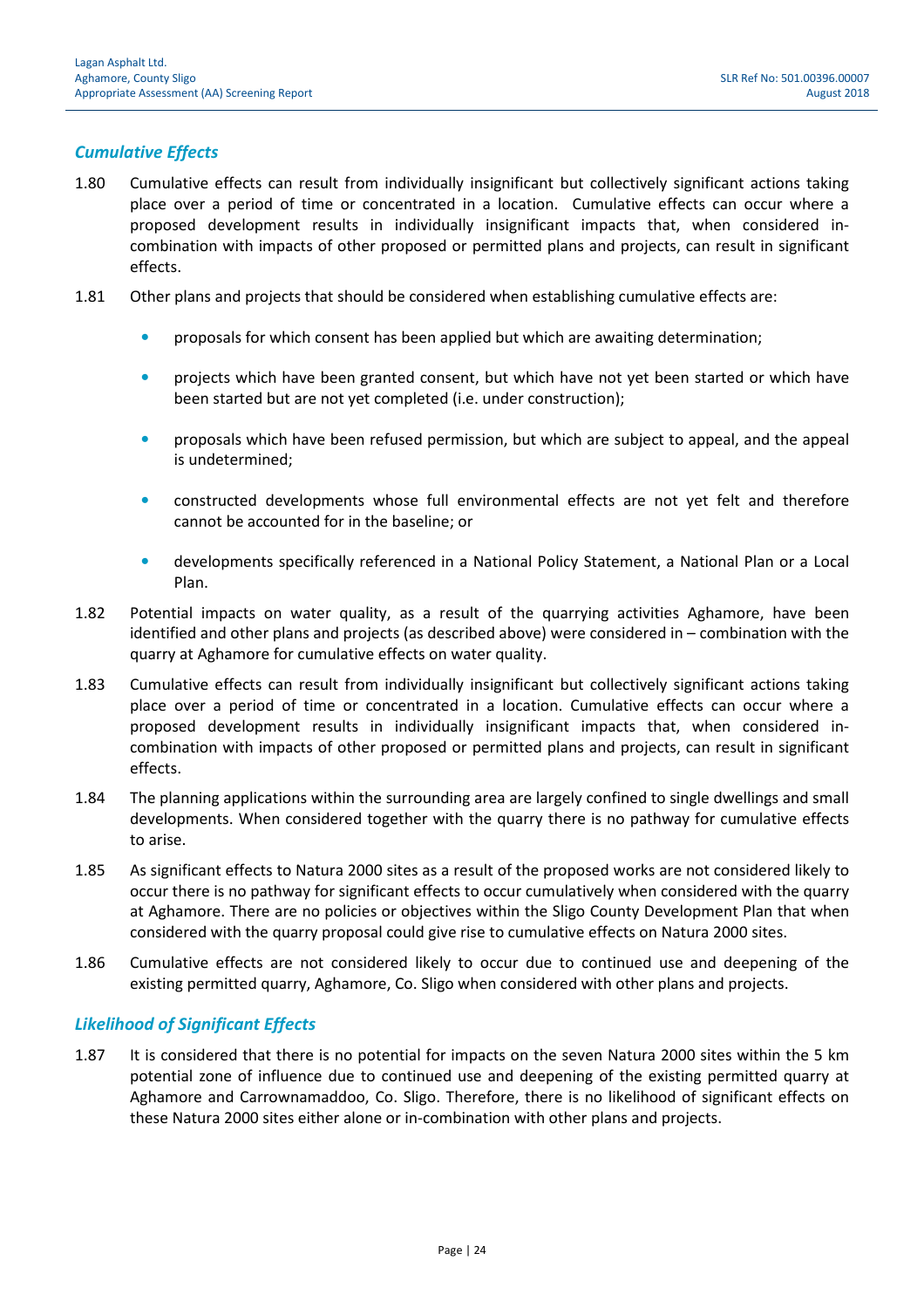### Consideration of Findings

- 1.88 This screening report for Appropriate Assessment, based on the best available scientific information, shows that continued use and deepening of the existing permitted quarry in the townlands of Aghamore and Carrownamaddoo, Co. Sligo poses no risk of likely significant effects on Natura 2000 sites.
- 1.89 It is considered that the project does not require progression to second stage Appropriate Assessment.
- 1.90 Based on this information, we submit that the competent authority can determine that an appropriate assessment is not required, as it can be concluded, based on objective scientific information, that the proposed development, individually or in combination with other plans or projects, will not have a significant effect on any European sites.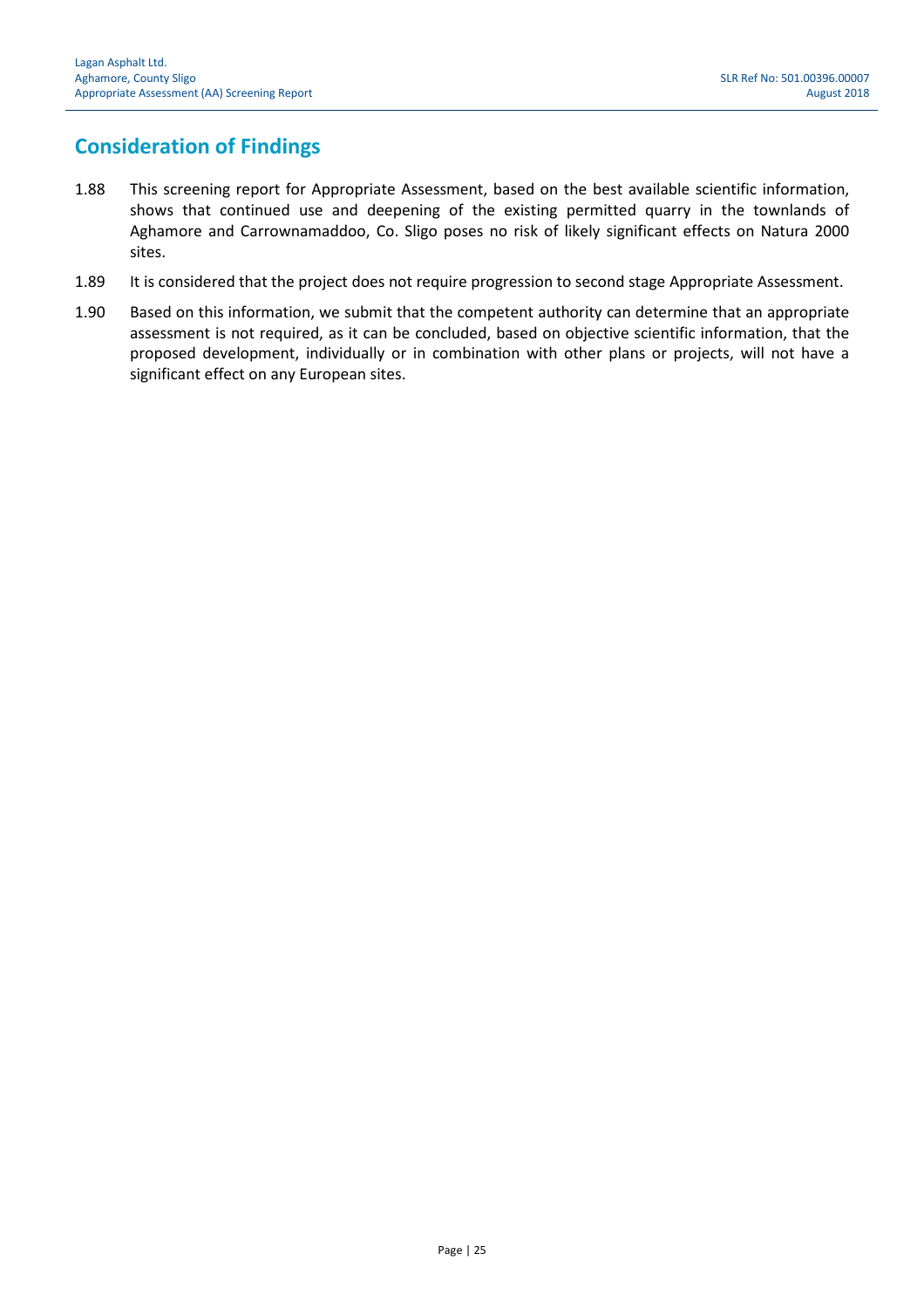### **REFERENCES**

Chartered Institute of Ecology and Environmental Management (2016). Guidelines for Ecological Impact Assessment in the UK and Ireland: Terrestrial, Freshwater and Coastal. Second Edition. Published by CIEEM, Winchester.

Cooper, L. M. (2004). Guidelines for Cumulative Effects Assessment in SEA of Plans, EPMG Occasional Paper 04/LMC/CEA, Imperial College London.

DoEHLG (2009). Appropriate Assessment of Plans and Projects in Ireland: Guidance for Planning Authorities. National Parks and Wildlife Service, Department of the Environment, Heritage and Local Government. Dublin.

European Commission (2001). Assessment of Plans and Projects significantly affecting Natura 2000 Sites: Methodological guidance on the provisions of Article 6(3) and (4) of the Habitats Directive 92/43/EEC.

European Commission (2000). Managing Natura 2000 Sites: The Provisions of Article 6 of the 'Habitats Directive' 92/43/EEC.

European Union Habitats Directive, (1992). Council Directives 92/43/EEC of 21 May 1992 on the conservation of natural habitats and of wild fauna and flora.

Kettunen, M, Terry, A., Tucker, G. & Jones A. (2007) Guidance on the maintenance of landscape features of major importance for wild flora and fauna - Guidance on the implementation of Article 3 of the Birds Directive (79/409/EEC) and Article 10 of the Habitats Directive (92/43/EEC). Institute for European Environmental Policy (IEEP), Brussels, 114 pp. & Annexes.

NPWS (2016) Site synopsis for Lough Gill SAC 001976. National Parks and Wildlife Service, Department of Arts, Heritage and the Gaeltacht

NPWS (2017) Natura 2000 Standard Data Form for Lough Gill SAC 001976. National Parks and Wildlife Service, Department of Arts, Heritage and the Gaeltacht

NPWS (2018) Conservation objectives for Lough Gill SAC [001976]. Generic Version 6.0. Department of Culture, Heritage and the Gaeltacht

NPWS (2013) Site synopsis for Union Wood SAC 000638. National Parks and Wildlife Service, Department of Arts, Heritage and the Gaeltacht

NPWS (2017) Natura 2000 Standard Data Form for Union Wood SAC 000638. National Parks and Wildlife Service, Department of Arts, Heritage and the Gaeltacht

NPWS (2018) Conservation objectives for Union Wood SAC [000638]. Generic Version 6.0. Department of Culture, Heritage and the Gaeltacht

NPWS (2013) Site synopsis for Ballysadare Bay SAC 000622. National Parks and Wildlife Service, Department of Arts, Heritage and the Gaeltacht.

NPWS (2015) Natura 2000 Standard Data Form for Ballysadare Bay SAC 000622. National Parks and Wildlife Service, Department of Arts, Heritage and the Gaeltacht

NPWS (2013) Conservation Objectives: Ballysadare Bay SAC 000622. Version 1. National Parks and Wildlife Service, Department of Arts, Heritage and the Gaeltacht.

NPWS (2013) Ballysadare Bay SAC (site code 622) Conservation objectives supporting document coastal habitats Version 1. National Parks and Wildlife Service, Department of Arts, Heritage and the Gaeltacht.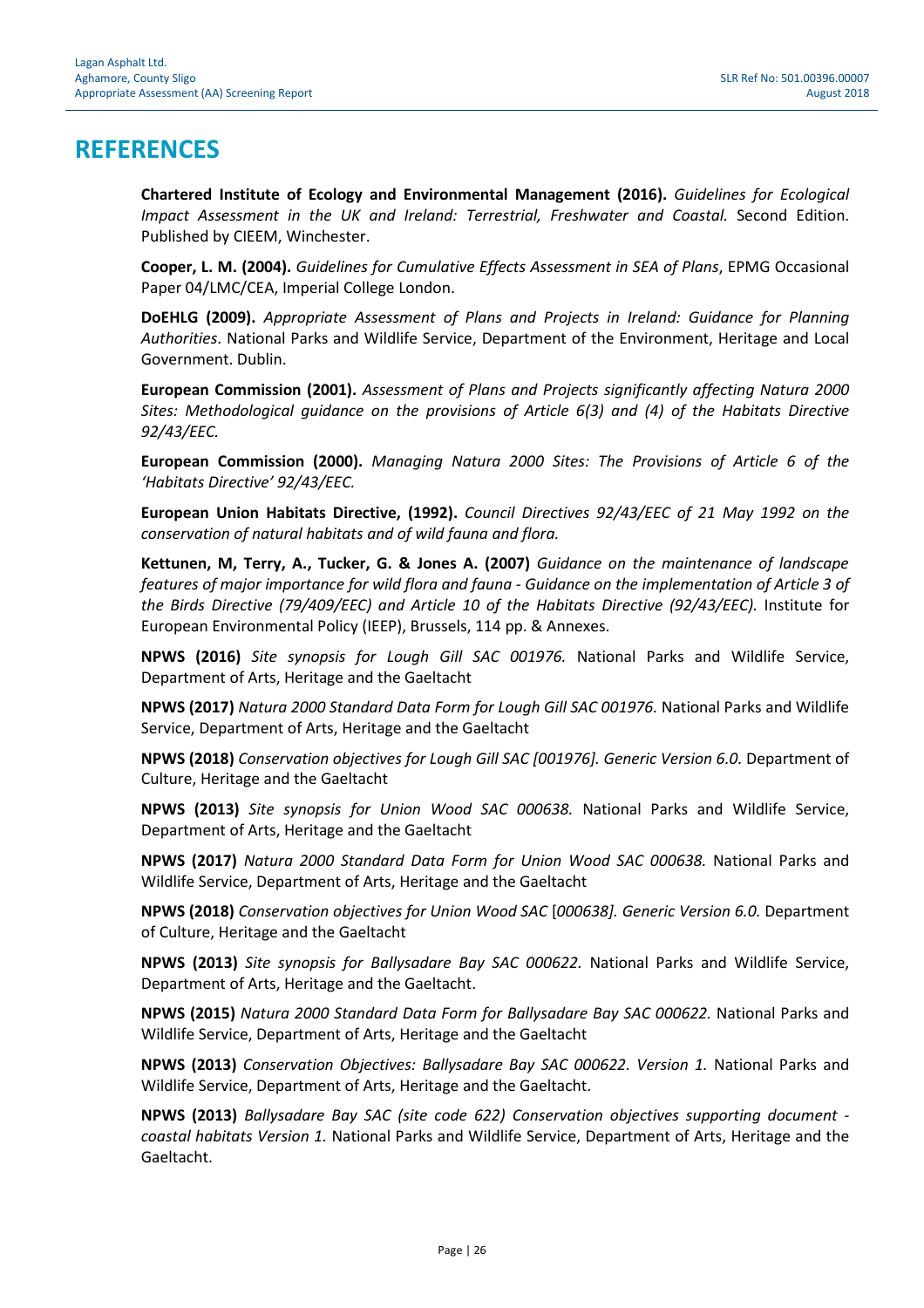NPWS (2010) Site synopsis for Ballysadare Bay SPA 004129. National Parks and Wildlife Service, Department of Arts, Heritage and the Gaeltacht

NPWS (2015) Natura 2000 Standard Data Form for Ballysadare Bay SPA 004129. National Parks and Wildlife Service, Department of Arts, Heritage and the Gaeltacht

NPWS (2013) Conservation Objectives: Ballysadare Bay SPA 004129. Version 1. National Parks and Wildlife Service, Department of Arts, Heritage and the Gaeltacht.

NPWS (2013) Ballysadare Bay Special Protection Area (Site Code 4129) Conservation Objectives Supporting Document. Version 1. National Parks and Wildlife Service, Department of Arts, Heritage and the Gaeltacht.

NPWS (2013) Site synopsis for Unshin River SAC 001898. National Parks and Wildlife Service, Department of Arts, Heritage and the Gaeltacht

NPWS (2015) Natura 2000 Standard Data Form for Unshin River SAC 001898. National Parks and Wildlife Service, Department of Arts, Heritage and the Gaeltacht

NPWS (2016) Conservation objectives for Unshin River SAC [001898]. Generic Version 5.0. Department of Arts, Heritage, Regional, Rural and Gaeltacht Affairs.

NPWS (2016) Site synopsis for Cummeen Strand/Drumcliff Bay (Sligo Bay) SAC 000627. National Parks and Wildlife Service, Department of Arts, Heritage and the Gaeltacht

NPWS (2017) Natura 2000 Standard Data Form for Cummeen Strand/Drumcliff Bay (Sligo Bay) SAC 000627. National Parks and Wildlife Service, Department of Arts, Heritage and the Gaeltacht

NPWS (2013) Conservation Objectives: Cummeen Strand/Drumcliff Bay (Sligo Bay) SAC 000627. Version 1. National Parks and Wildlife Service, Department of Arts, Heritage and the Gaeltacht.

NPWS (2014) Site synopsis for Cummeen Strand SPA 0040358. National Parks and Wildlife Service, Department of Arts, Heritage and the Gaeltacht

NPWS (2017) Natura 2000 Standard Data Form for Cummeen Strand SPA 0040358. National Parks and Wildlife Service, Department of Arts, Heritage and the Gaeltacht

NPWS (2013) Conservation Objectives: Cummeen Strand SPA 004035. Version 1. National Parks and Wildlife Service, Department of Arts, Heritage and the Gaeltacht

Scott Wilson and Levett-Therivel, (2006). Appropriate Assessment of Plans. Scott Wilson, Levett-Therivel Sustainability Consultants, Treweek Environmental Consultants and Land Use Consultants.

#### Websites

Bing Maps https://www.bing.com/mapspreview (Last accessed26 July 2018)

Sligo County Council Planning Portal

http://www.sligococo.ie/planning/SearchPlanningApplications/OnlinePlanningTools/ (Accessed 26 May 2018)

National Parks and Wildlife Services Protected Sites https://www.npws.ie/protected-sites (Accessed 26 July 2018)

National Biodiversity Data Centre Map Viewer http://maps.biodiversityireland.ie/#/Map (Accessed May 26 July2018)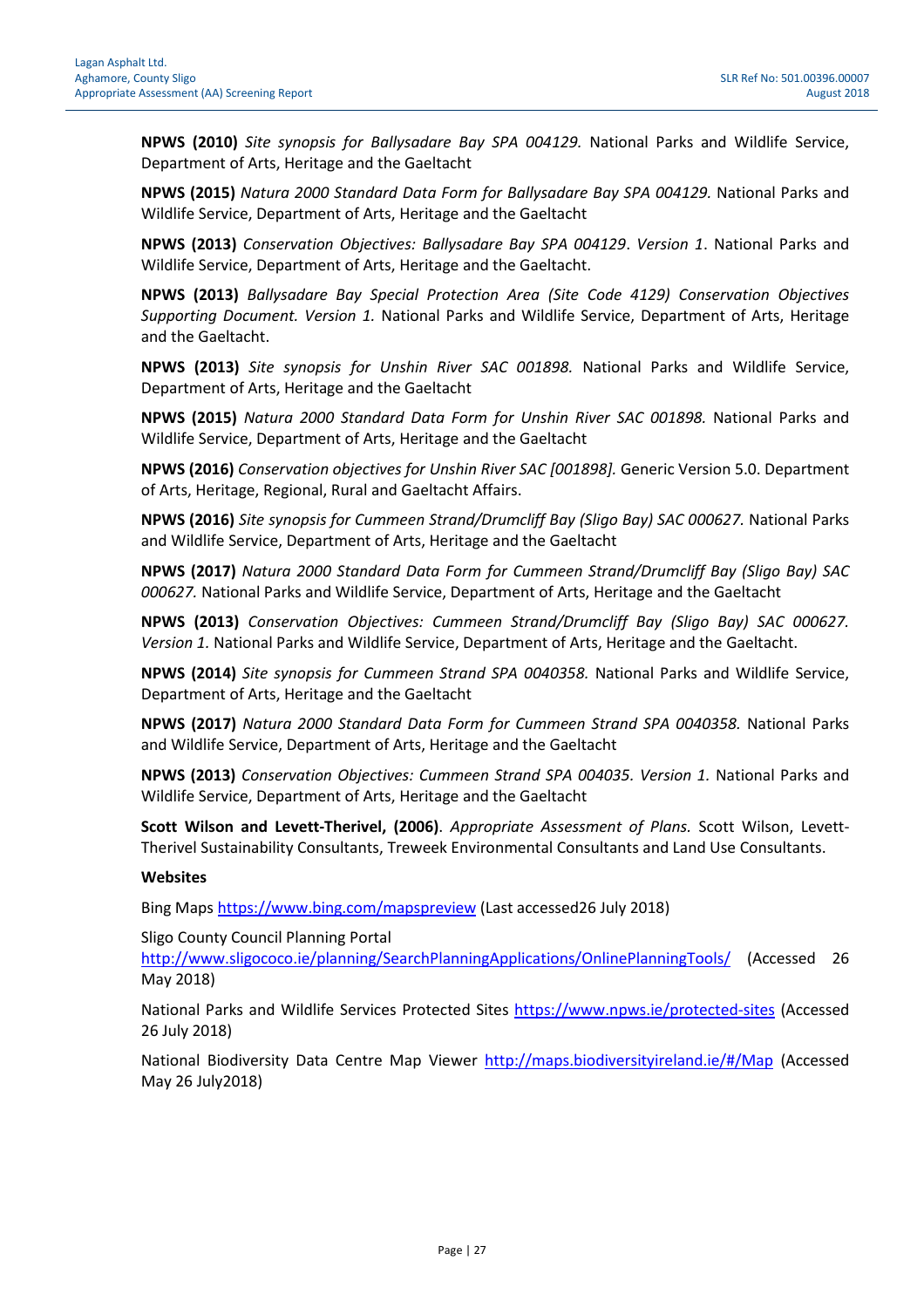### FIGURES